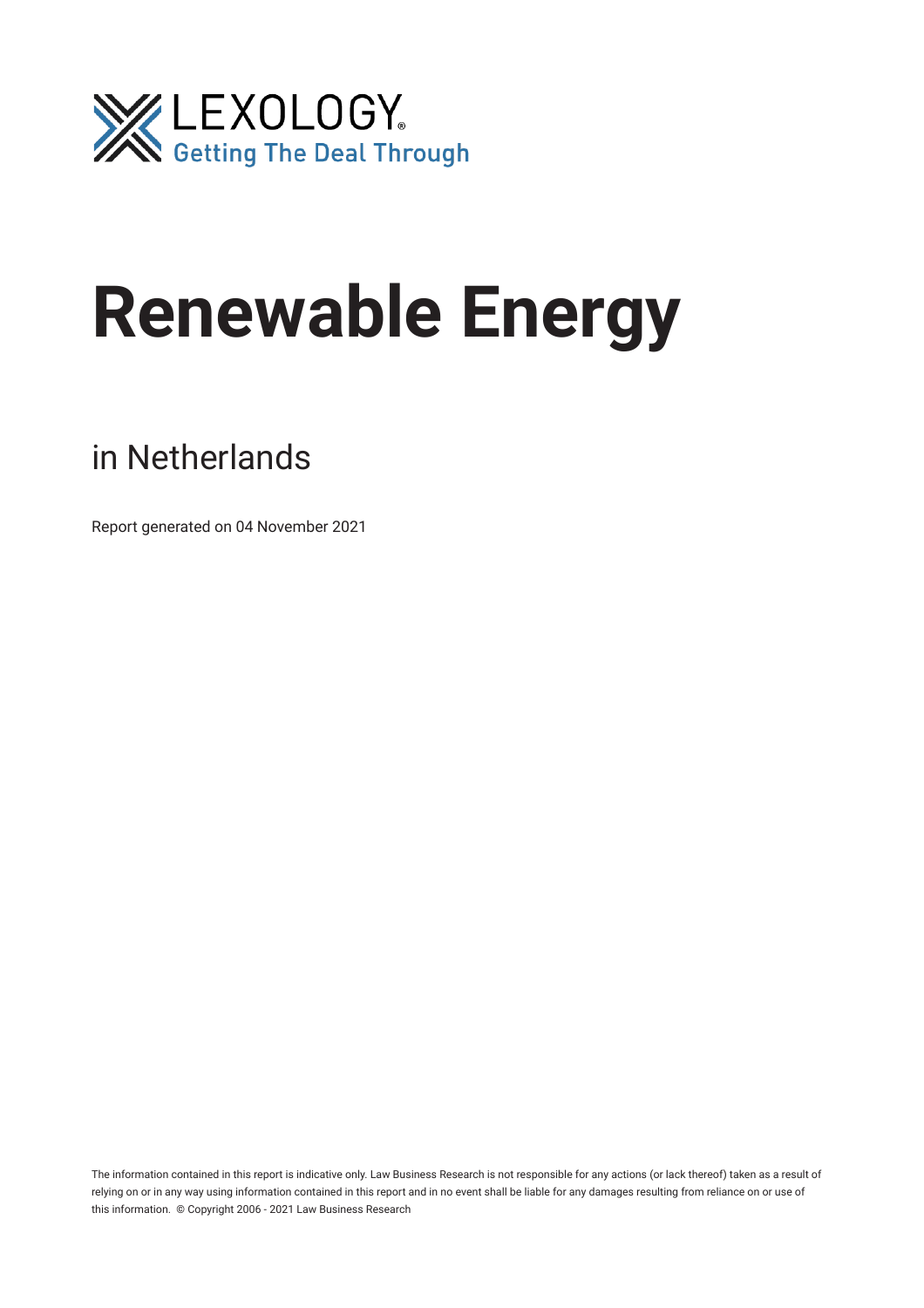# **Table of contents**

# **MARKET FRAMEWORK**

**Government electricity participants**

**Private electricity participants**

**Defnition of 'renewable energy'**

**Framework**

**Stripping attributes**

**Government incentives**

**Purchasing mechanisms**

**Legislative proposals**

**Drivers of change**

**Disputes framework**

# **UTILITY-SCALE RENEWABLE PROJECTS**

**Project types and sizes Development issues**

**HYDROPOWER**

**Primary types of project**

# **DISTRIBUTED GENERATION**

**Prevalence**

**Types**

**Regulation**

**Other considerations**

# **ENERGY STORAGE**

**Framework Development**

# **FOREIGN INVESTMENT**

**Ownership restrictions**

**Equipment restrictions**

# **PROJECTS**

**General government authorisation**

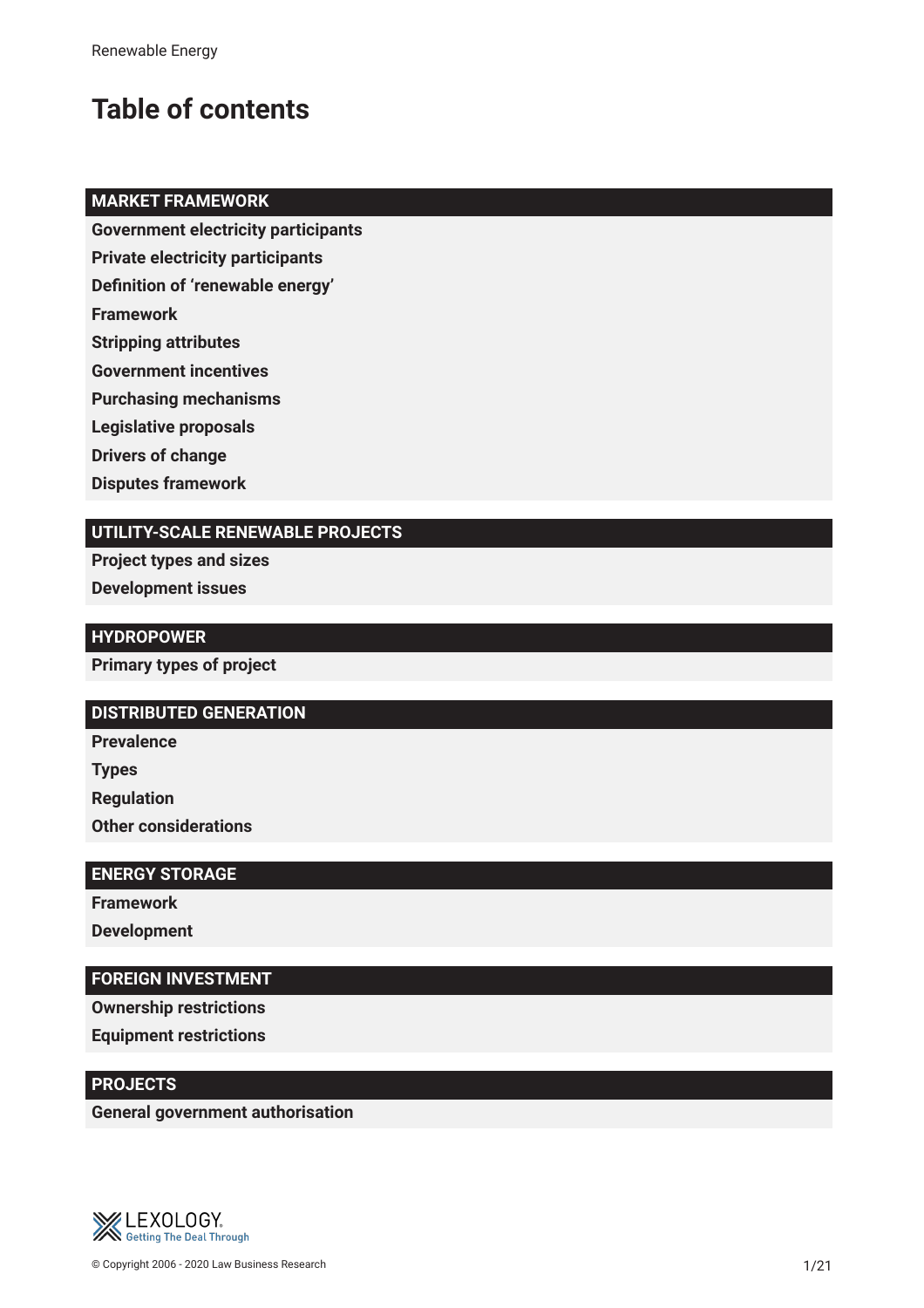Renewable Energy

**Offtake arrangements**

**Procurement of offtaker agreements**

**Operational authorisation**

**Decommissioning**

# **TRANSACTION STRUCTURES**

**Construction fnancing Operational financing** 

# **UPDATE AND TRENDS**

**Recent developments** 

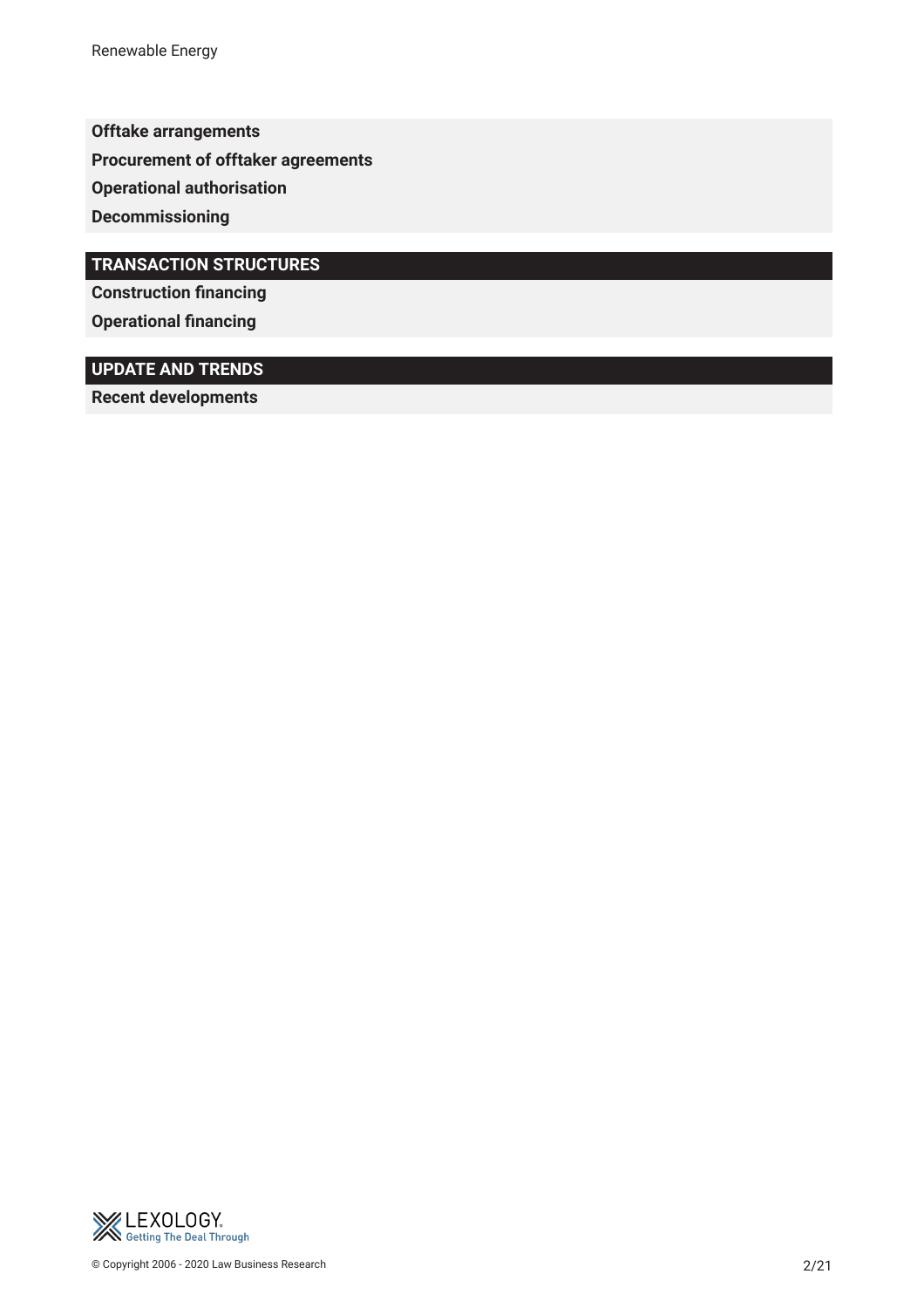# **Contributors**

# **Netherlands**

**Léone Klapwijk**

klapwijkl@vandoorne.com *Van Doorne*

**Loes Pustjens** pustjens@vandoorne.com *Van Doorne*



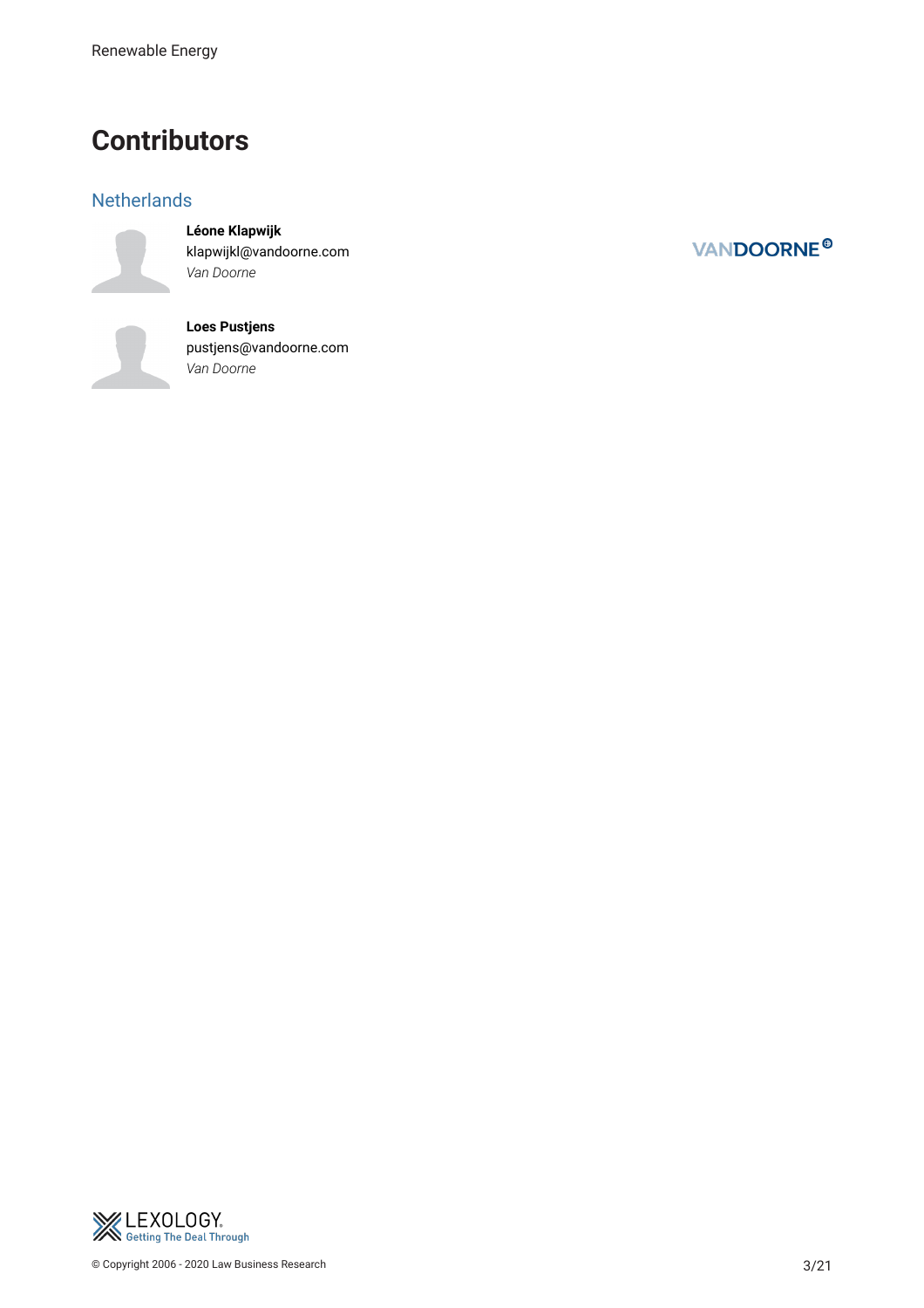# **MARKET FRAMEWORK**

#### **Government electricity participants**

Who are the principal government participants in the electricity sector? What roles do they perform in relation to renewable energy?

At the government level, the principal actor for the electricity sector is the Minister of Economic Affairs and Climate Policy (the Minister). With regard to offshore wind energy, it is the Minister who adopts the development framework for offshore wind energy. This framework sets an outline for the design, construction, availability and service life of the offshore grid. By combining these conditions together with the roadmap on offshore wind energy, the wind farm site decisions and permits, the framework provides for clarity in advance to offshore wind developers.

Furthermore (and if applicable), the Minister grants subsidies to the offshore system operator for the design, build and operation of the offshore electricity transmission system.

Other ministerial roles include approval of change of control requests with regard to large-scale energy projects.

With regard to government regulatory bodies the Authority for Consumer and Markets (the ACM) is the main regulator for the energy sector and in particular for the electricity sector. The ACM does this at the:

- consumer level: through regulation of permits required by electricity suppliers to small-scale consumers. The ACM does not regulate retail prices. However, if energy suppliers charge too much, the ACM can establish maximum tariffs for the supply of electricity.
- distribution and transmission system operator-level: by regulating tariffs for transport and distribution. Also, complaints against a distribution system operator (DSO) or a transmission system operator (TSO) can be brought before the ACM. Finally, it is the ACM who can grant an exemption from the obligation to designate a DSO or a TSO to private grid owners, when certain conditions are met.

The Netherlands Enterprise Agency (RVO) operates under the auspices of the Ministry of Economic Affairs and Climate Policy. Next to aiding and supporting entrepreneurs, the RVO coordinates and grants the subsidy to 'Stimulate sustainable energy production and climate transition' (the SDE++ subsidy).

The Dutch electricity transmission system is operated by TenneT TSO BV (TenneT). TenneT is designated by the Minister. Although it is a private company, its shares are 100 per cent-owned by the Dutch state. The obligation that shares of system operators need to be publicly held result from the unbundling regime covered by EU regulations and the implementation thereof in the Dutch Electricity Act 1998. Next to this obligation, system operators also need to comply to (1) the group prohibition (ie , a system operator cannot be part of a group together with a electricity producer or a supplier) and (2) the ancillary activities prohibition (ie , system operators are only allowed to perform their statutory tasks). If a system operator is part of a system or network group, the group subsidiaries are only allowed to perform statutory ancillary activities to avoid unfair competition or cross-subsidisation). TenneT only has benefcial ownership of the transmission system.

In the Netherlands, the Electricity Act 1998 provides that ownership of (power and gas) transmission systems and the shares in the transmission system operator (TSO) are publicly held, namely by the state. Pursuant to the Independent System Management Act, which amended the Electricity Act 1998 (and the Gas Act) in 2008, private ownership of transmission systems is prohibited.

The distribution systems are regionally operated by seven DSOs. These DSOs are designated by law by the Minister. The largest DSOs are Liander, Stedin and Enexis. All shares of each of the seven DSOs are publicly held by provinces and municipalities, similar to the ownership of the national transmission system. The DSOs have benefcial ownership

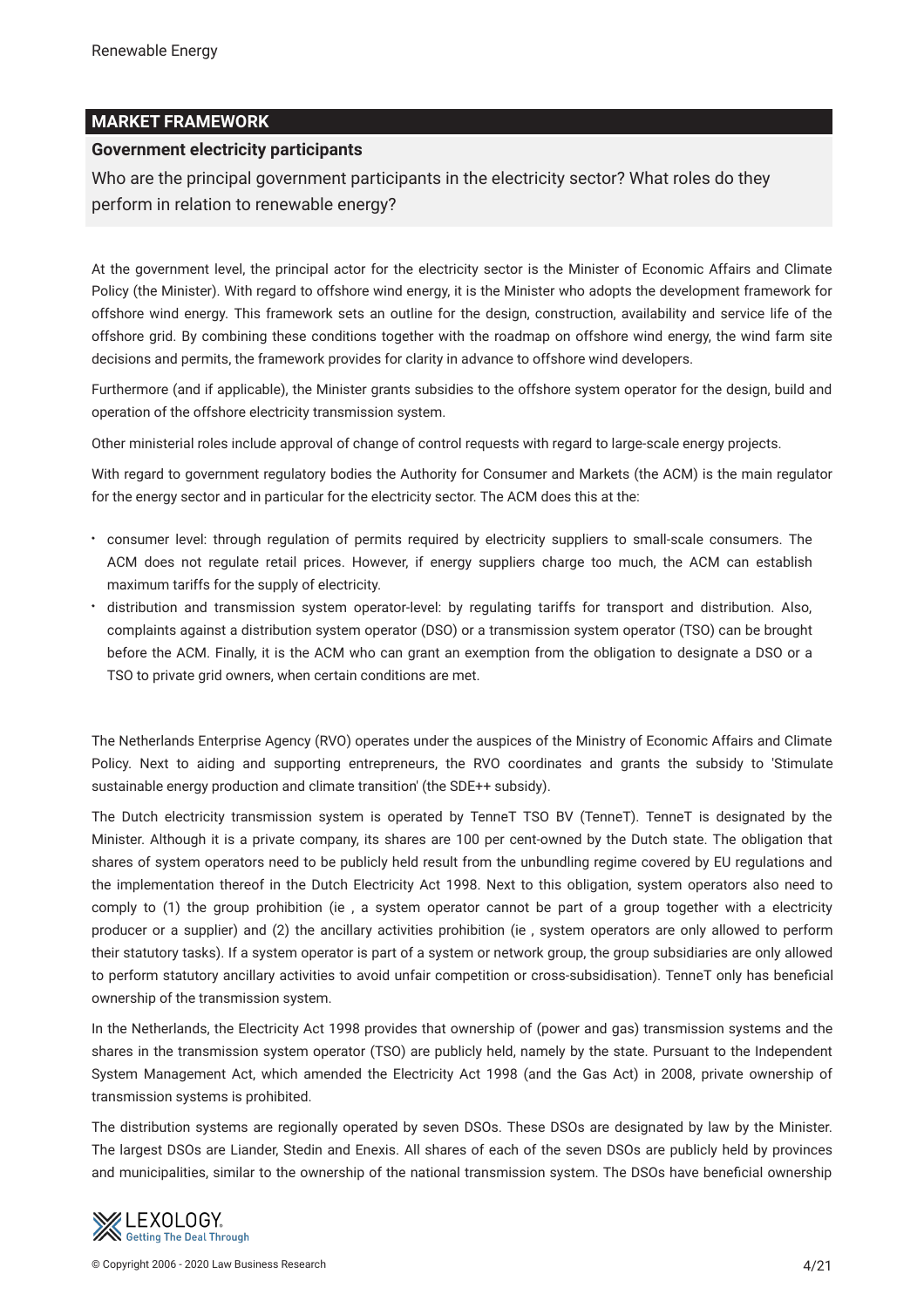only.

The Dutch Emissions Authority (Nea) is the designated government body to supervise on three main areas with regard to greenhouse gas emissions. The frst area comprises the procedure and participants of the EU ETS (companies subject to mandatory participation in the EU ETS). The Nea issues the permits to greenhouse gas emitting companies, and supervises the registry.

Second, the supervision of the obligations related to EU ETS. The Nea also supervises the energy for the mobility market. This system entails obligations for companies that deliver renewable fuel or energy to the mobility market. Per 1 Gigajoule of renewable fuel or energy, such companies can receive a renewable fuel unit.

And thirdly, since the entry into force of the Industry Carbon Tax Act on 1 January 2021, Nea's newest task is to administer and collect the CO2 levy and monitor compliance with the act.

*Law stated - 24 September 2021*

#### **Private electricity participants**

Who are the principal private participants in the electricity sector? What roles do they serve in relation to renewable energy?

The Electricity Act 1998 (and the Gas Act) provide for a mandatory 'ownership unbundling' of system operation activities. As a result, system operators may not form or be part of a company group that includes generation or production, trade or supply of electricity or gas. Furthermore, Dutch TSOs and DSOs are state-owned, their shares are held by the state, provinces or municipalities respectively.

#### Electricity and natural gas

In the Netherlands, all forms of electricity generation and (bio)gas (including hydrogen gas) production are fully liberalised. In the conventional electricity generation market the following energy companies are the lead players: RWE (formerly known as Essent), Vattenfall (formerly known as Nuon), Uniper (formerly known as E.On), and Eneco/ Castleton Commodities International (Enecogen).

#### Wind and solar energy

Renewable energy producers vary from small and local energy cooperative associations and solar PV parcs and onshore wind energy companies such as Pure Energie, Powerpeers, Vandebron and HVC Energie to offshore wind energy parties such as Ørsted, Eneco, Shell (in consortium with Van Oord, Eneco and Mitsubishi/DGE) and Nuon (now Vattenfall).

#### Energy trading and supply

Electricity can be traded via the independent European Power Exchange EPEX Spot (APX), ETPA or ICE. Electricity supply to large-scale end consumers is also fully liberalised. Supply to small-scale end consumers, however, is regulated (a permit to supply is required from the Authority for Consumer and Markets (ACM)).

#### Transmission and distribution system operators

Even though shares of transmission system operators (TSOs) and distribution system operators (DSOs) are publicly held, the TSOs and DSOs all have a private limited company structure. TSOs develop, operate and maintain the national

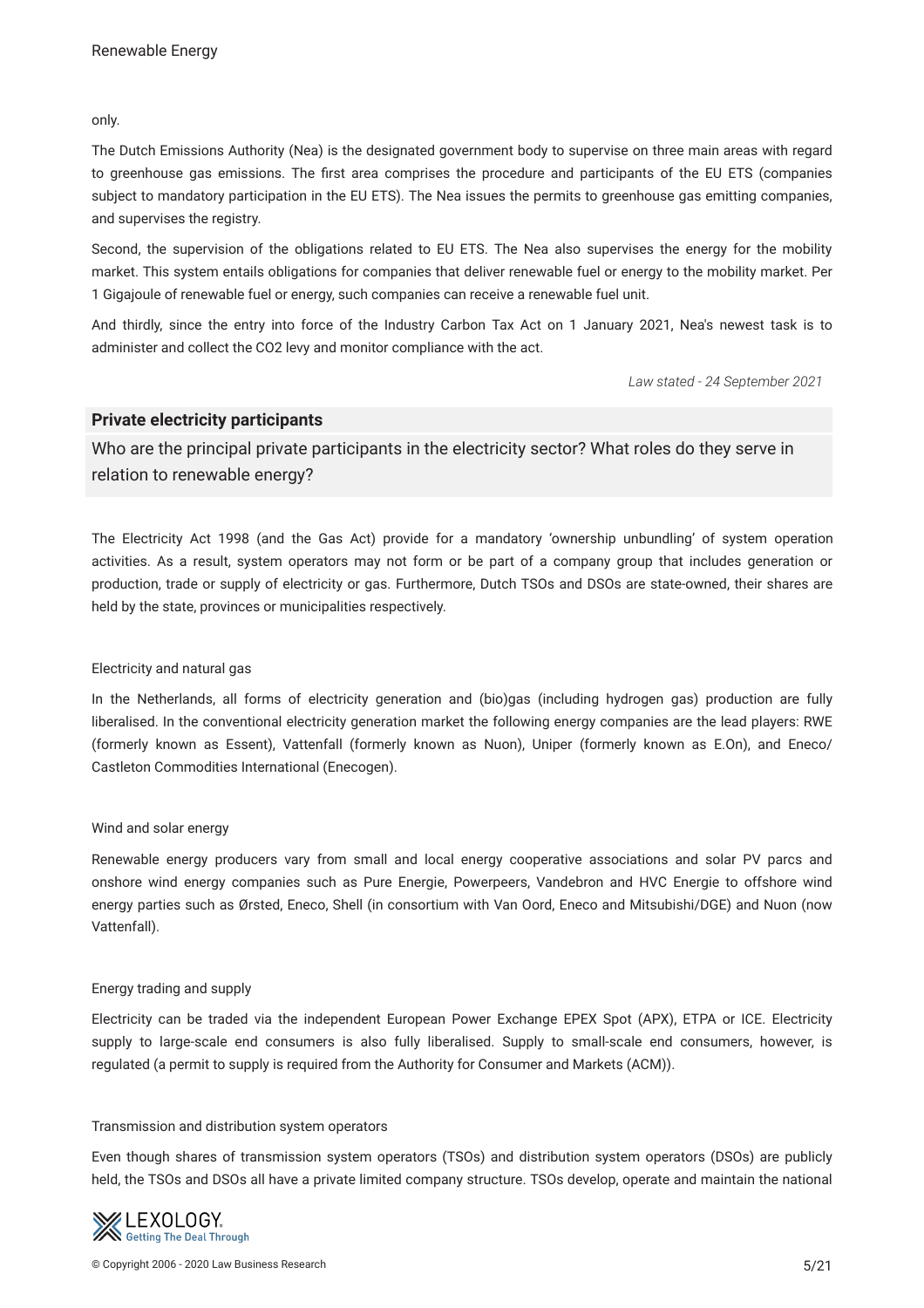electricity and gas transmission systems. The high-voltage electricity transmission system is operated by TenneT TSO BV (TenneT). TenneT is the designated TSO by the Minister of Economic Affairs and Climate Policy (the Minister). Next to developing, operating and maintaining the high-voltage electricity transmission system in the Netherlands, TenneT also monitors and controls the electricity balancing regime. TenneT is also the designated TSO of the offshore electricity system in the North Sea.

The general tasks and organisation of TSOs equally apply to DSOs at the regional level, except for the balancing regime and the operation of the offshore system. In the Netherlands, there are seven designated DSOs, each covering a designated region. The largest DSOs are Liander, Stedin and Enexis. The DSOs have statutory tasks to develop, operate and maintain the distribution systems, the obligation to comply with a connection request within a certain reasonable period and for electricity DSOs, to provide for transport capacity in relation to the system connection.

#### Heat supply

Heat supply also play a key role in the energy transition in the Netherlands. According to the Heat Monitor 2019 (published on 25 August 2020 by Statistics Netherlands (CBS)), renewable heat contributes to 7 per cent of the total heat supply in the Netherlands and the number is still growing. The six largest (renewable) heat suppliers are Vattenfall, Eneco, Ennatuurlijk, HVC, Westpoort Warmte and Stadsverwarming Purmerend (SVP). The largest district heating areas are located in Amsterdam, Rotterdam, Utrecht and The Hague. In total, a number of 329,000 connections and 20.4 PJ of heat were realised and supplied in 2018. A heat supply permit is required from the Authority for Consumer and Markets (the ACM) to supply heat to household consumers (exceptions aside). Furthermore, the ACM establishes a maximum heat tariff and sets a maximum one-off contribution a heat supplier can charge to a heat consumer who has requested a connection to the heat system.

#### Hydrogen

On 30 March 2020, the Minister of Economic Affairs and Climate Policy published a letter to the House of Representatives on the government's hydrogen vision and the role of (carbon neutral) hydrogen to contribute to a carbon neutral energy system. Throughout the country, several hydrogen pilot projects are running or in the process of development. Parties such as Nouryon and Gasunie (in combined activities with BioMCN) are project partners in Project DJewels to realise a 20MW Electrolyser in Delfzijl). Another project of signifcance is Project Porthos (which is a development of CCUS infrastructure for blue hydrogen in the Port of Rotterdam, in cooperation with Gasunie and EBN). Also located in the Rotterdam area is the H-Vision project (realisation of production of blue industrial hydrogen, a cooperation with Air Liquide, BP, Deltalinqs, Gasunie and others). In Amsterdam, the Port of Amsterdam is currently active with project Hemweg hub Amsterdam (to realise of a 100MW green hydrogen plant as part of a hub (together with Vattenfall and Metropool Regio Amsterdam)). And fnally, in the north of the Netherlands, the province of Groningen presents itself as a 'Hydrogen Valley' with one of the largest hydrogen projects, named Heavenn. This project focuses on sectoral integration of large scale production of green hydrogen and hydrogen energy applications, and researches wide applications of hydrogen as raw material for the industry, as well as the possibility of using it as an energy carrier for both the industry, the built environment and transportation (mobility).

*Law stated - 24 September 2021*

## **Defnition of 'renewable energy'**

Is there any legal defnition of what constitutes 'renewable energy' or 'clean power' (or their equivalents) in your jurisdiction?

The Electricity Act includes the legal defnition of 'renewable energy sources' and states: wind, solar energy, ambient air,

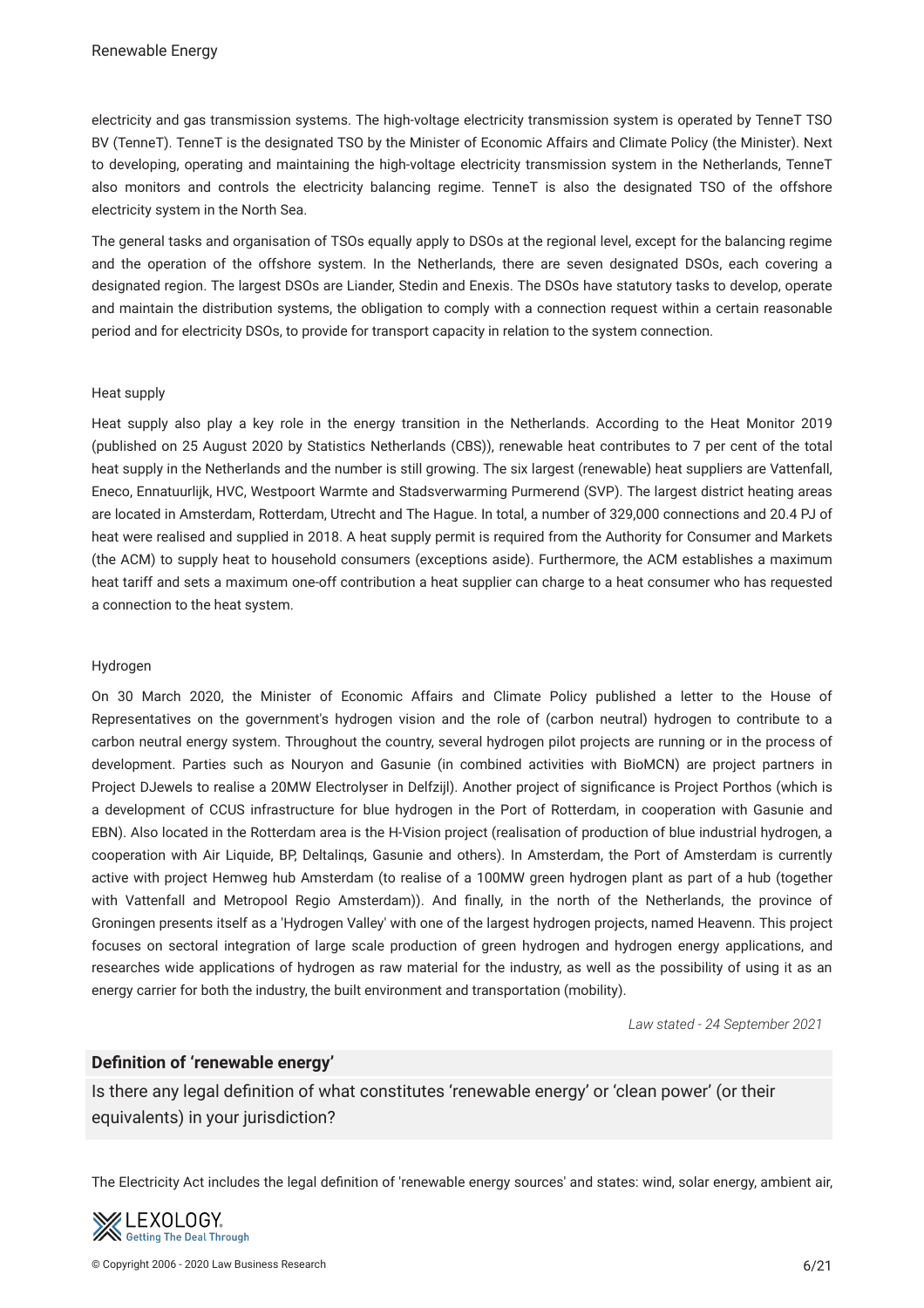surface water and geothermal heat, energy from oceans, water power, biomass, landfll gas, sewage gas, and biogas as such sources.

The Electricity Act also includes a legal defnition for 'sustainable electricity', which is electricity generated from production installations that only use renewable energy sources, as well as electricity generated from renewable energy sources in hybrid production installations that also use conventional energy sources, including electricity generated from renewable energy sources used for accumulation systems; however, this is excluding electricity generated from accumulation systems.

Finally, a legal defnition is given to 'climate neutral electricity' within the Electricity Act. This is electricity, generated from a production installation in which hydrogen or electricity is produced from fossil energy carriers, in which the released carbon or carbon dioxide will be re-used or stored in the underground and for which a certifcate, as set out by ministerial regulation, is obtained.

*Law stated - 24 September 2021*

# **Framework**

What is the legal and regulatory framework applicable to developing, fnancing, operating and selling power and 'environmental attributes' from renewable energy projects?

#### **Electricity**

The Electricity Act 1998 regulates the Dutch electricity market, together with the government and ministerial decrees related to the Electricity Act 1998. Next to these, detailed regulations are applicable such as the network codes determined by the Netherlands Authority for Consumer and Markets (ACM). These codes provide secondary legislation on tariffs, technical conditions and procedures with respect to inter alia system access, system operation and measuring services.

#### Coal-fred power plants

The 'Ban on the use of coal for electricity generators' Act phases out the use of coal to generate electricity completely per 1 January 2030. The act entered into force on 20 December 2019.

Even though the Act does not force coal-fred power plants to close down and only to ban the use of coal, the owners of these power plants (Uniper and RWE) have started legal proceedings against the Dutch state to compensate fnancial losses. Riverstone is the only party to accept an offer from the Dutch state to close down its coal-fred power plant 'Onyx Power' in Rotterdam (of 731 MW) of one's own accord, in exchange for remuneration.

#### **Heat**

The Heat Act regulates the Dutch heat supply market, currently only applicable to the supply of heat to household customers and small enterprises by large heat systems (such as district heating, and low temperature heating combined with heat pumps). The Heat Act regulates, amongst others, conditions for heat suppliers (such as a supply licence), maintenance of heat systems, maximum tariffs to be applied for heat supply and (third party) access for heat producers to heat systems.

#### Offshore wind energy

A specifc licensing regime applies to offshore wind power generation, pursuant to the Offshore Wind Energy Act. Applicants must present a full fnancing, technical and economic plan for the realisation of an offshore wind farm, and

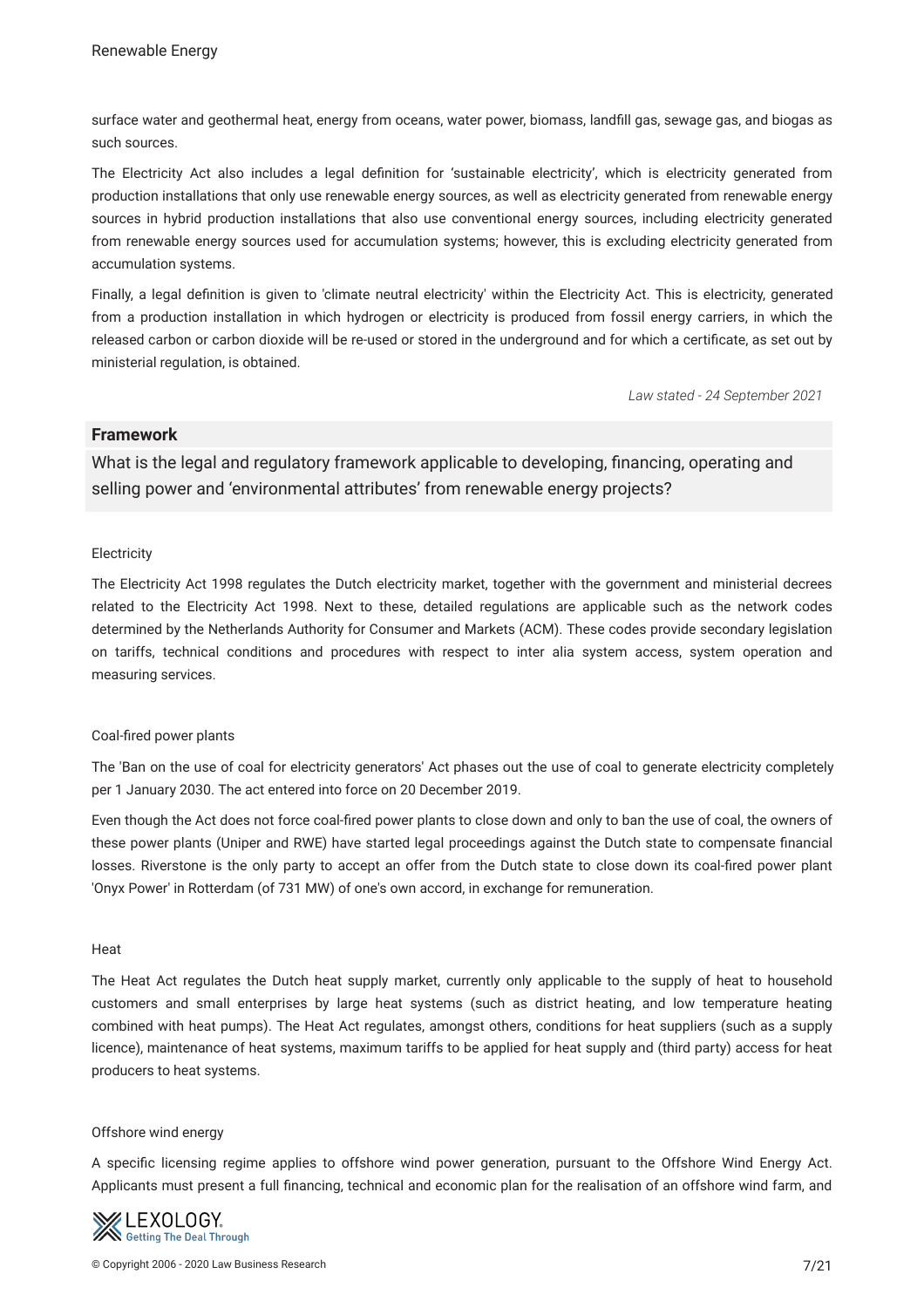licences are awarded only to the winner of the related (subsidy) tender. The frst tenders were held through a permit application procedure for the exclusive right to build and operate an offshore wind farm within the location of the designated offshore wind energy site in combination with a SDE+-subsidy application.

In 2018, the Dutch government awarded the offshore wind farm licences to Vattenfall to develop two 350MW wind farms to be built by 2022. Vattenfall won the tender with a zero-subsidy bid. As a consequence, the regulatory offshore wind energy framework – initially primarily based on an SDE+-combined tender – needed to be reviewed, among others, to enable auctioning and other selection processes (eg, comparative assessment) as an option to issue an offshore wind farm licence. A bill to amend the Offshore wind energy Act was submitted to parliament on 28 November 2018 and approved by the House of Representatives on 9 February 2021. The Senate approved the bill on 29 June 2021.

#### Renewable energy subsidy

The subsidy sustainable energy transition Scheme (SDE++) supports qualifying renewable energy and CO2-reduction projects. Producers and generators of renewable energy, applying CO2-reduction techniques, may be eligible for the SDE ++ subsidy. The difference between the former SDE+- subsidy and the SDE++-subsidy is that the frst promotes production and generation of renewable energy, whereas the latter has broadened the focus not only to renewable energy production but also to CO2 reduction. Subsidy can be granted per tonne avoided CO2 emission.

#### Energy taxation

Users of electricity have to pay energy tax, varying from household customers of electricity who pay the energy tax through their energy bill received by their energy supplier to wholesale companies who use electricity obtained from a power exchange. However, users of renewable electricity are exempted from the energy tax. Furthermore, under certain other specifc conditions, Energy tax can also be exempted. The Energy Tax is based on consumption volume against a rate (this rate is amended annually).

In addition to the energy tax, the electricity user is subject to the Sustainable Energy Surcharge (ODE), which is a surcharge to the Energy Tax and has a similar tariff system.

On 1 January 2021, a national CO2 levy was introduced (and entered into force) for industrial production and waste incineration (the Industry Carbon Tax Act). This levy was introduced alongside the existing system for the pricing of CO2 at EU level (EU-ETS). This tax measure will affect industrial companies in the Netherlands.

The system of the carbon tax coincides with the European emissions trading system. The EU-ETS sees to the restricted allowances for emitted greenhouse gases. Following this EU-ETS, a market price for carbon dioxide emissions is created to further stimulate CO2 emission reduction in the Netherlands.

The industry carbon tax is related to this market price. The Dutch government introduces a statutory carbon rate (of which the amount is currently unknown). The carbon tax will be the difference between the statutory carbon rate and the (fuctuating) EU-ETS market price and is currently (2021) set at €30,48 per tonne CO2-equivalent and will accumulate each year with €10,73 up to and including the year 2030 to end up at a rate of €127 per tonne CO2.

Next to the Industry Carbon Tax Act, the 'Minimum CO2-price power generation' Bill was submitted to Parliament on 3 June 2019, which is a separate carbon tax measure for power plants but with a similar taxation method as introduced by the Industry Carbon Tax Act. On 22 June 2021, the House of Representatives approved the bill. This bill is currently still under debate before the Senate.

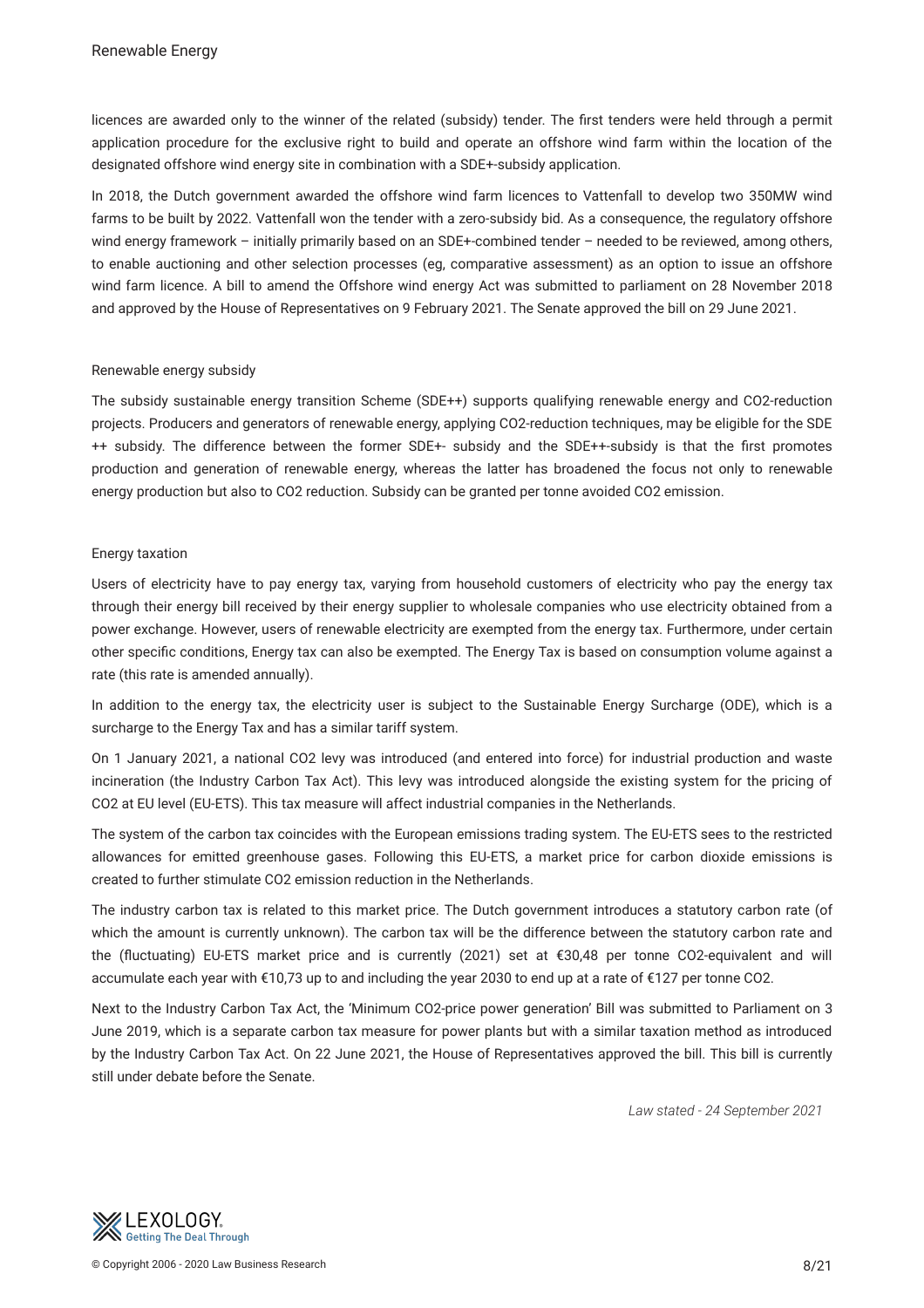# **Stripping attributes**

Can environmental attributes be stripped and sold separately?

Environmental attributes that can be stripped and sold separately in the Netherlands are the Guarantees of Origins (GoOs). Certifcates of Origins (CoOs) are issued for electricity generated from fossil fuels and nuclear energy. These certifcates are issued per 1 MWh of electricity generated from a (renewable) source by CertiQ to prove from which source the electricity is generated. In addition to renewable electricity (through sources such as solar, wind, water energy and biomass), generation of renewable heat (through sources such as biomass, solarthermia and geothermia) and electricity combined with heat (through biomass) can qualify for GoO/CoO certifcates. We expect that a similar certifcation system will be set up for (green) hydrogen and stored CO2.

For GoOs, it is important to ensure that the supplied energy is generated from renewable sources and to certify the correct implementation of the electricity labelling. The GoOs are issued digitally by CertiQ and are credited to a certifcate account of a trader for trading purposes. GoOs are also necessary as proof to receive the Stimulation of Sustainable Energy-subsidy (SDE++).

CertiQ is a 100 per cent TenneT TSO NV subsidiary. TenneT is mandated by the Minister of Economic Affairs and Climate Policy (the Minister) to issue these certifcates to proof its validity of origin. On 1 January 2020, the amended ministerial regulation (the 'Regulation on guarantees of origins and certifcates of origins') entered into force, stipulating that supply of all electricity must be certifed with a GoO or a CoO (known as the 'full disclosure' obligation) for reasons of transparency and sustainability.

Only GoOs and CoOs which are issued for electricity that is not supplied for own use, can be stripped, traded and sold separately.

*Law stated - 24 September 2021*

#### **Government incentives**

Does the government offer incentives to promote the development of renewable energy projects? In addition, has the government established policies that also promote renewable energy?

The Dutch government promotes the production and generation of renewable energy by awarding sustainable energy transition subsidy (SDE++).

Producers and generators of renewable energy, applying CO2-reduction techniques, may be eligible for the SDE++ subsidy. The SDE++ subsidises the unprofitable top, which is the difference between the cost price of the technique (the base amount) and the market price.

The difference between the former SDE+-subsidy (from 2011 to 2020) and the SDE++-subsidy (since November 2020) is that the frst promoted production and generation of renewable energy, whereas the latter has broadened the focus not only to renewable energy production but also to CO2-reduction. A subsidy can be granted per tonne avoided CO2 emission. The SDE++ subsidy scheme consists of a single round (with four phases) in 2021, which opens on 5 October 2021 and closes on 8 November 2021. For 2021, the Minister of Economic Affairs and Climate Policy ('the Minister') made available a budget of €5 billion. A maximum subsidy intensity for which the applicant SDE++ technology may be entitled to is set at €300 per tonne CO2 reduction.

Other government methods to promote renewable energy and sustainable and environmental investments in environmentally friendly techniques through taxation incentives are the Environmental Investment Deduction (MIA) and the Arbitrary depreciation of environmental investments schemes (Vamil). These two tax incentives sees to a deduction facility (of up to 36 per cent) for investment costs and the possibility to choose when to write off the

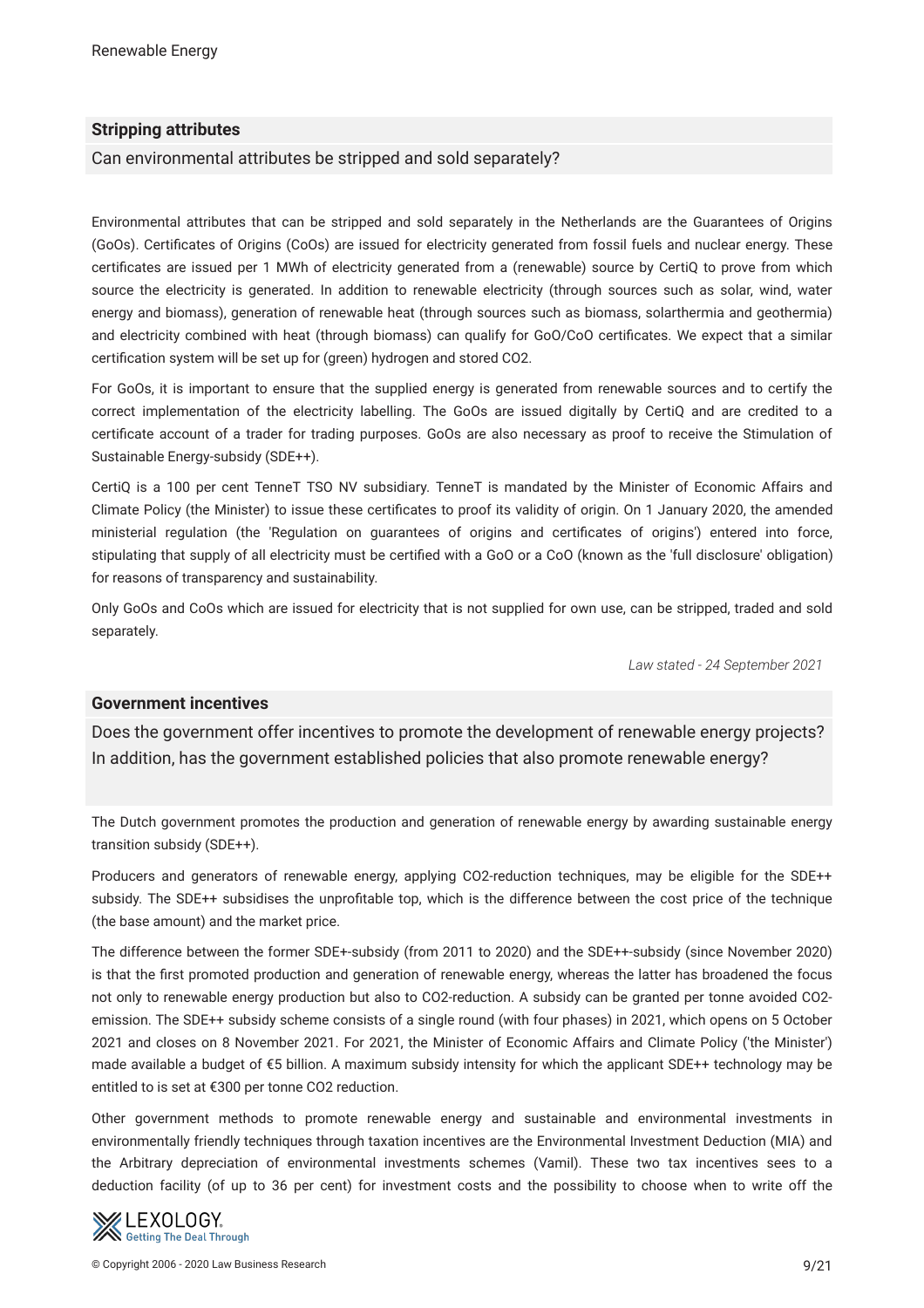investment costs (limited to 75 per cent) respectively. A third tax incentive is the Energy Investment Allowance (EIA), which is a tax reduction (of 11 per cent) when the taxpayer invests in energy efficient techniques and renewable energy.

*Law stated - 24 September 2021*

# Are renewable energy policies and incentives generally established at the national level, or are they established by states or other political subdivisions?

Renewable energy policies and incentives are generally established at the national level. However, local and regional authorities play a major role to implement and set out further specifc policies. Municipalities and provinces are and will be actively involved in renewable energy projects that see to the heat transition (the process to change from heating of buildings with natural gas to the use of renewable heat) on the one hand, and to implement the Climate Agreement (2019) by establishing (a total of 30) regional energy strategies (RES) on the other.

The heat transition is necessary as an alternative owing to the government's policy to phase out production (and therefore the use) of natural Groningen gas in 2030. In a draft bill to amend the Heat Act (which was publicly consulted in the summer 2020), municipalities will be given more powers to stimulate construction, installation and operation of collective heat systems as well as to ensure public interests.

The RES can be seen as an instrument to organise and implement spatial planning for the desired renewable energy projects in the particular region.

To establish a fnal version of a RES (before 1 October 2021), not only do municipalities and provinces have to work together, but all stakeholders, such as distribution system operators, industrial parties (if applicable), housing corporations, transportation sector and (household) consumers are asked for their input as well.

At the municipal level, municipalities must present a 'Heat Transition Vision' by the end of 2021. The Heat Transition Vision contains proposals on how to establish a sustainable and natural gas free supply of heat for buildings (and cooking). These proposals need to be established by municipalities in cooperation with real estate and property owners, residents, DSOs and other stakeholders.

*Law stated - 24 September 2021*

# **Purchasing mechanisms**

What mechanisms are available to facilitate the purchase of renewable power by private companies?

The Electricity Act 1998 (and the Gas Act) provide for a mandatory 'ownership unbundling' of system operation activities. As a result, system operators may not form or be part of a company group that includes generation or production, trade or supply of electricity or gas. Furthermore, Dutch TSOs and DSOs are state-owned: their shares are held by the state, provinces and municipalities respectively.

The most important incentive to facilitate the purchase of renewable power by private companies is to buy and trade the guarantees of origins (GoOs) in relation to the produced renewable power. (Direct) power purchase agreements are usually agreed upon between private parties and are governed by contract law, such as when concerning a direct line on-site generation (ie, when a renewable energy producer directly produces or generates for the offtaker).

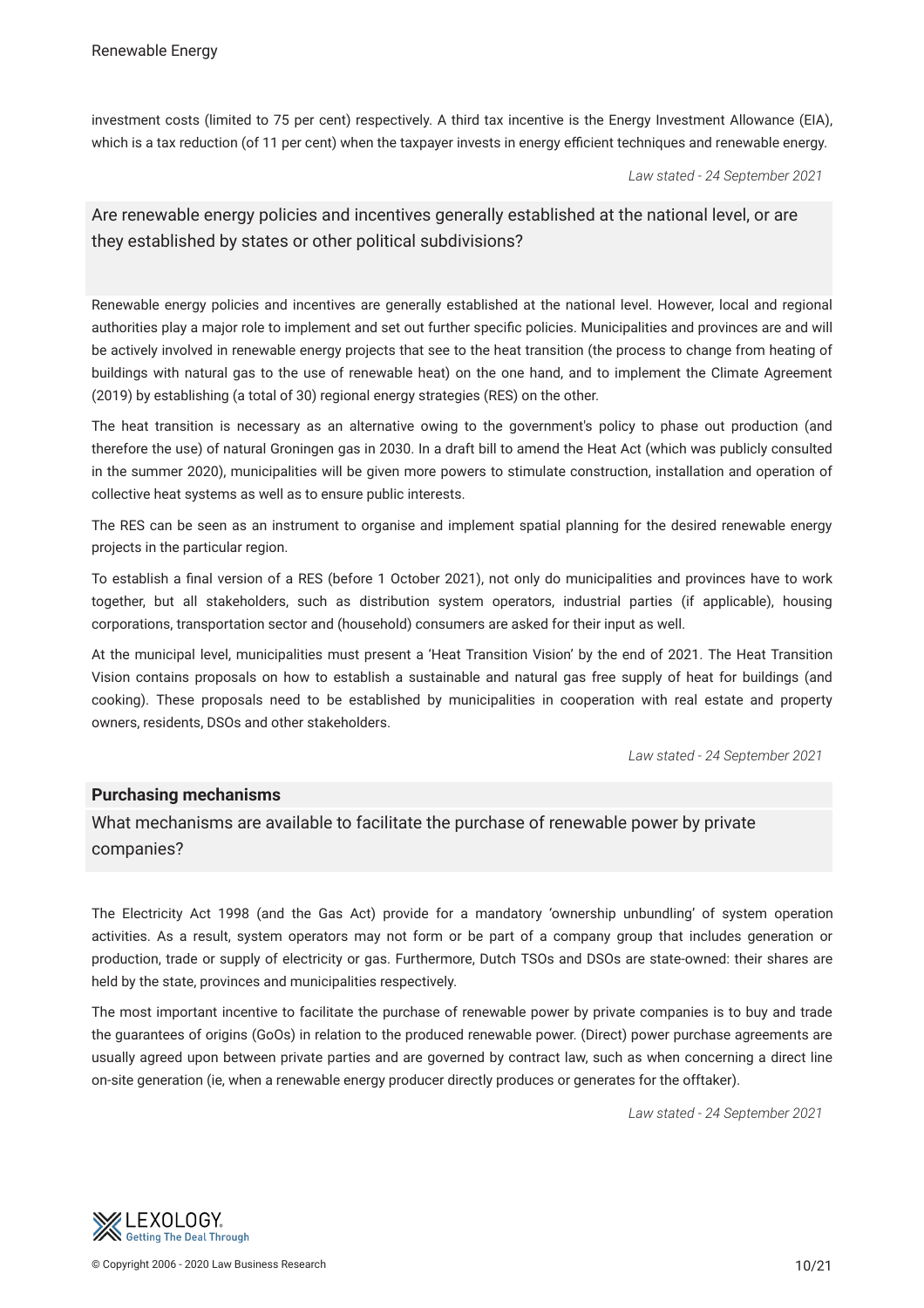# **Legislative proposals**

Describe any notable pending or anticipated legislative proposals regarding renewable energy in your jurisdiction.

At the moment, law-making procedures have come to a halt owing to the slow-paced formation process of the government. Prior to the national elections in March 2021, two draft bills were published by the Minister of Economic Affairs and Climate Policy (the Minister). The frst draft bill, presented on 17 December 2020, contains an overhaul of the current energy acts, which will also replace these acts (ie, the Electricity Act, the Gas Act and the Heat Act) (the Energy Bill). The Energy Bill envisages a modern, up to date, and comprehensive as well as future proof framework for the electricity and gas market to support energy transition in the Netherlands.

This major overhaul consists of plans to strengthen legislation with regard to future system integration (1st pillar), energy data as necessary and promising 'commodity' for the energy system (2nd pillar), adjusting systems to support the energy transition (3rd pillar), creating more possibilities for market initiatives (4th pillar), more protection for end consumers (5th pillar). The 6th and fnal pillar will regulate supervision. Finally, the Energy Bill will also implement EU 'Clean Energy Package' legislation. The draft Energy Bill has not yet been submitted to Parliament.

The second draft bill, which was published on 22 June 2020, sees to an overhaul of the current Heat Act to stimulate development of collective heat systems by introducing new (market regulation) rules; provide more transparency in tariffs and pricing; extend requirements regarding security of supply; and ensure sustainability.

On 5 July 2021, the caretaker State Secretary of Economic Affairs and Climate Policy announced in her letter to Parliament that she will not send the draft Bill on collective heat supply to the Council of State for its legislative advice, which means that the legislative process to amend the Heat Act is put on hold. The reason for this is the lack of support by municipalities, water boards and other local government bodies to the current draft bill.

*Law stated - 24 September 2021*

#### **Drivers of change**

What are the biggest drivers of change in the renewable energy markets in your jurisdiction?

One of the biggest drivers of change (in addition to the phasing out of production (and therefore the use) of natural Groningen gas in 2030) is the Urgenda case, brought on behalf of 886 Dutch citizens before the district court and its groundbreaking judgment on 24 June 2015, ruling that the government must cut its greenhouse gas emissions by at least 25 per cent by the end of 2020 (compared to levels in 1990). The district court judgment was upheld by The Hague Court of Appeal on 28 May 2018 and again before the Supreme Court on 20 December 2019.

Transportation capacity is scarce in certain areas in the Netherlands (where the electricity grid has not yet been fully developed) and therefore congestion and dispatching problems have risen in the last couple of years. This resulted in delays for renewable energy project developers such as solar PV parcs and onshore wind farms, who need transportation capacity to start operating and supplying renewable electricity (in order to receive subsidy).

As an effect, and to ensure that distribution and transportation electricity systems are well equipped for the ongoing energy transition, the DSOs and TSOs are attracting funds to invest considerably in the grid expansion.

Next to the grid capacity problem, the Dutch Council of State ruled on 29 May 2019 that the Dutch nitrogen policy is in breach of the new EU (habitat and nature conservation) rules and regulations (nitrogen deposition is no longer allowed near or in Nature2000 areas). As a result, construction and environmental permits are difcult to obtain, putting many construction projects on hold, among them energy projects such as grid extension on transmission and distribution level.

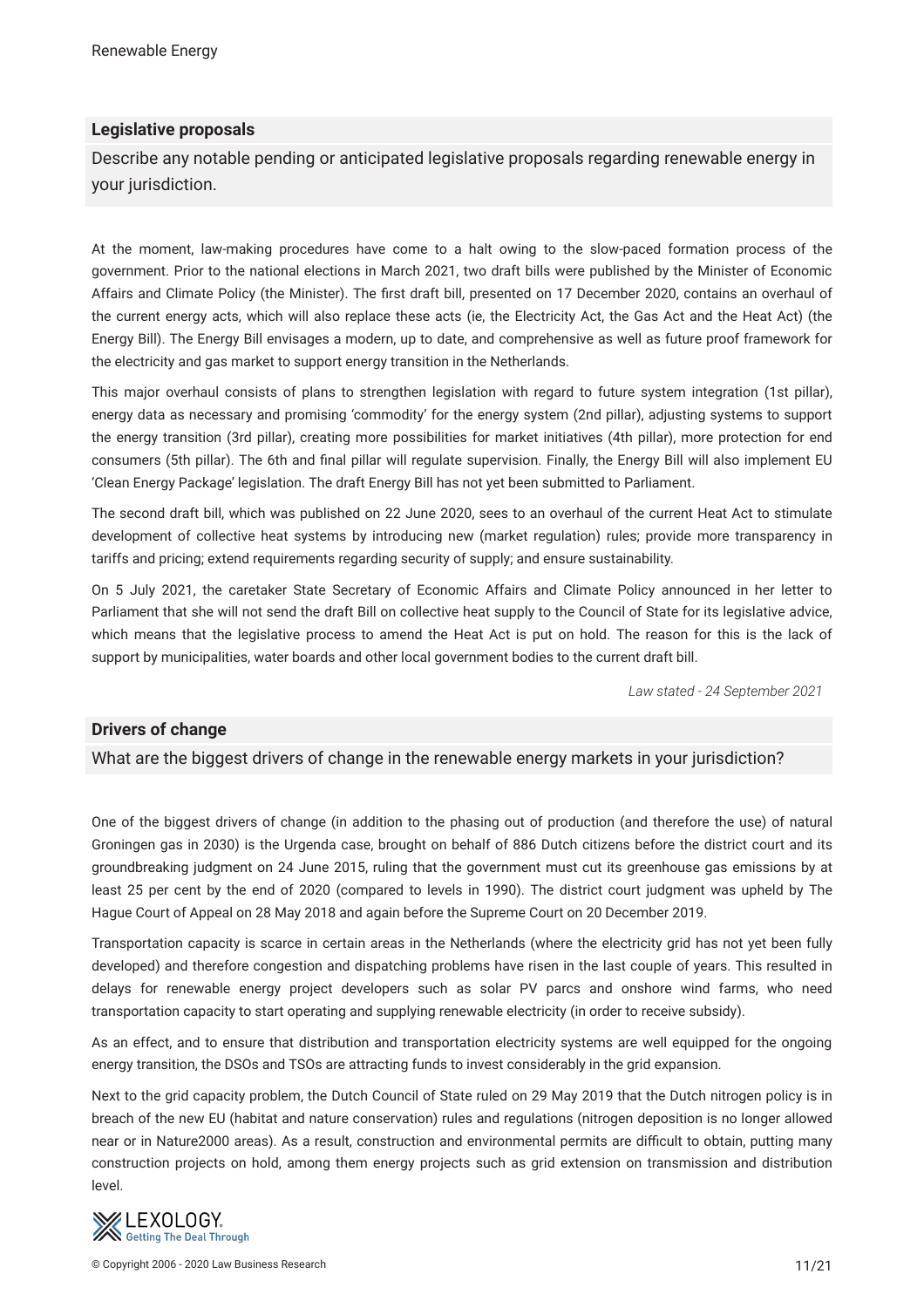Currently, the covid-19 pandemic has fuelled the energy transition process and the willingness to take action to reach a carbon neutral energy system in the Netherlands. One of the key focus areas is the development of blue and green hydrogen. This multi deployable gas can be used by industry, as fuel, and as an alternative source for heating of buildings. However, at the time of writing, there is no specifc legislation applicable to hydrogen.

Most recently, after Urgenda , another groundbreaking judgment was given by the district court of The Hague. The case was brought before the court by seven Dutch environmental groups, among which the Dutch Friends of the Earth and more than 17,000 Dutch citizens against Royal Dutch Shell PLC (RDS). The District Court ordered RDS to cut its CO2 emissions with 45 per cent in 2030 compared to its CO2 emission levels in 2019. This unprecedented ruling may trigger legal actions against other companies in (and maybe even outside) the Netherlands.

*Law stated - 24 September 2021*

#### **Disputes framework**

Describe the legal framework applicable to disputes between renewable power market participants, related to pricing or otherwise.

In disputes pertaining to private law, parties can conduct legal proceedings before the district court and may submit a full appeal to the Court of Appeal. Subsequent to an appeal, cassation is open on limited grounds at the Dutch Supreme Court. Which particular court has jurisdiction is oftentimes agreed by parties in contract. Generally, these disputes are also arbitrable and may thus be arbitrated. The Netherlands Arbitration Institute (NAI)'s Arbitration Rules are most often applied in these type of disputes. A considerable pool of experienced arbitrators is available. Dutch law also provides for a particular form of dispute resolution that is generally referred to as 'binding advice'. This is a misnomer: it is a binding decision in a rather unstructured procedure. Generally, binding advice is only advisable for specifc disputes on, for example the determination of a price or financial figure by an accountant or financial expert. Mediation is also often applied, albeit that mediation agreements are not yet enforceable as a matter of Dutch law. The Netherlands Mediation Institute and various other institutions provide standard sets of rules to govern mediation procedures.

In administrative disputes decisions of administrative authorities (of (decentralised) government (ie, state, provinces and municipalities) or other administrative authorities (such as the Authority for Consumers and Markets (ACM) and the Netherlands Emissions Authority (NEa)), are at issue. Legal proceedings pertaining to these disputes are governed by administrative law. The most important procedural provisions are laid down in the General Administrative Law Act (GALA), but sector-specifc legislation and regulations may contain provisions that deviate from (and prevail over) the provisions laid down in the GALA. Pursuant to the GALA, generally, a decision of a public or administrative authority can be appealed in three consecutive instances: (1) objection proceedings, which are lodged at the competent authority that took the decision, (2) appeal proceedings, which are lodged at the district court and (3) appeal proceedings, which are lodged at the Council of State. Lodging an objection or appeal does not suspend the contested decision. To obtain a suspension of the contested decision pending administrative legal proceedings, a request for preliminary relief can be fled at the district court (or, in the case of a pending appeal, at one of the highest administrative courts (such as the Council of State or the Trade and Industry Appeals Tribunal). If such a request is granted, the decision may be suspended during the pending legal proceedings on the merits.

Pursuant to administrative law, there are many deviations from this 'general proceeding', both in the GALA itself and in sector-specifc legislation and regulations, depending on the legal basis of the decision at issue. These deviations can pertain, inter alia, to which competent administrative district court an appeal can be brought (such as the Trade and Industry Appeals Tribunal instead of the Council of State), whether an interested party must lodge an objection prior to lodging an appeal (which is the general principle) or can directly appeal to an administrative court. As these deviations are too extensive to describe in this section, it is advised to always sort out thoroughly which proceeding administrative law prescribes for the specifc administrative decision at issue.

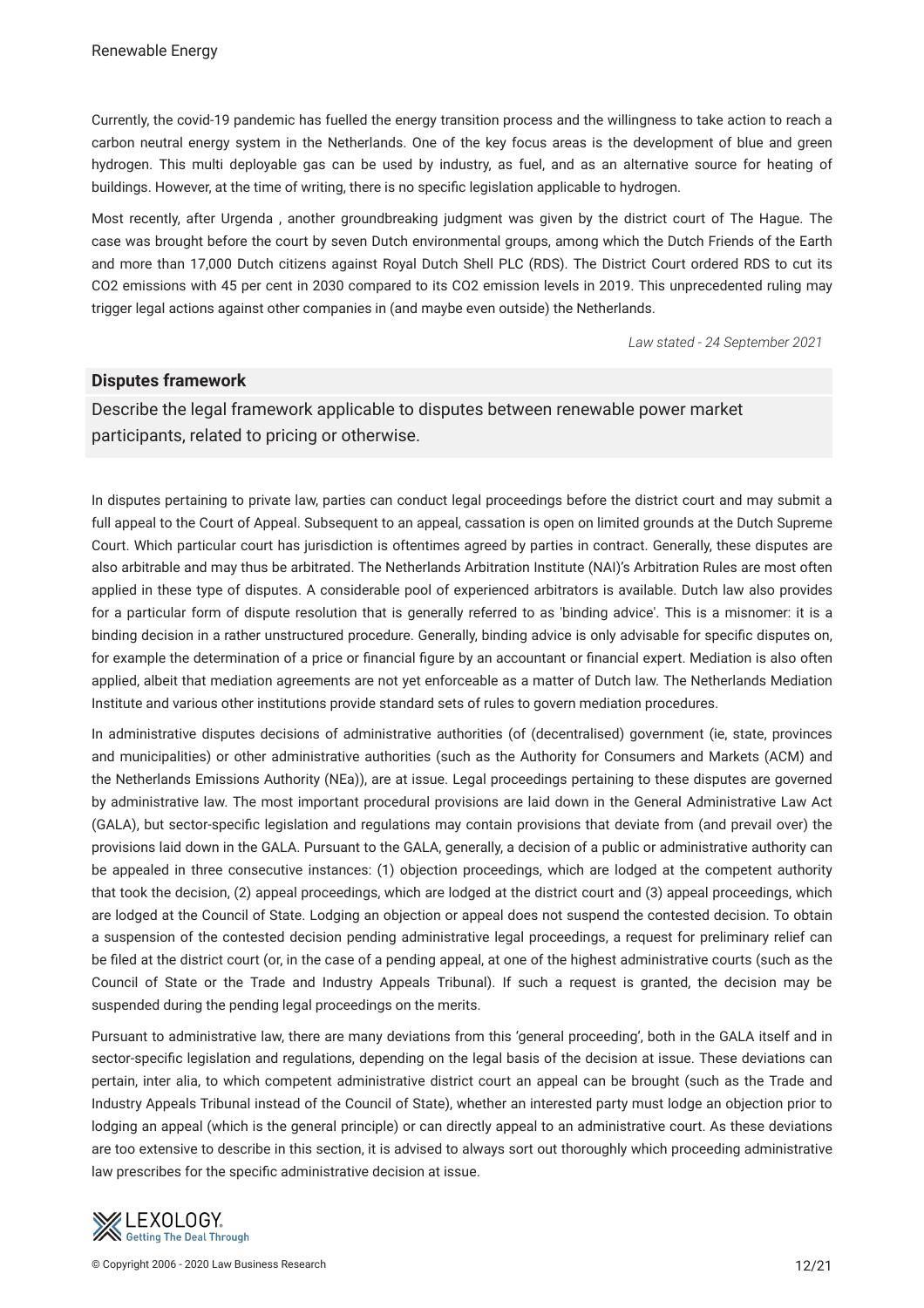# **UTILITY-SCALE RENEWABLE PROJECTS**

#### **Project types and sizes**

Describe the primary types and sizes of existing and planned utility-scale renewable energy projects in your jurisdiction.

The largest renewable energy projects in the Netherlands are offshore wind energy, onshore wind energy and solar PV energy projects. Upcoming projects which are in pilot phase are blue (combined with CCUS) and green hydrogen projects.

The Climate Act (entered into force on 1 September 2019) sets targets to reduce greenhouse gas emissions by 49 per cent by 2030 and by 95 per cent by 2050 (versus 1990 levels). In 2020, the share of renewable energy grew from 8.8 per cent in 2019 to 11.1 per cent of the total energy use.

In 2019, offshore wind energy farms generated around 1 GW of renewable electricity. According to Dutch government, this number should grow to at least 4.5 GW in 2023. Around 12 wind farm zones with a capacity of 700MW each (to 1 GW for the IJmuiden Ver, Sites I to IV, planned to be tendered in 2023 and 2025) are scheduled in the North Sea.

As for other renewable energy projects: the largest solar PV energy projects in 2019 vary in size from 14MW to 103MW; and towards the end of 2019 a total of 3,534MW of wind energy capacity was operational in the Netherlands. Sizes of onshore wind farms vary from 6MW to 383MW (Wind farm Fryslân).

*Law stated - 24 September 2021*

#### **Development issues**

#### What types of issues restrain the development of utility-scale renewable energy projects?

Apart from local resistance to renewable energy projects such as onshore wind farms when a project lacks a local public support base, the following development issues restrain development of renewable energy projects.

Transportation capacity is scarce in certain areas in the Netherlands (where the electricity grid has not (yet) been fully developed) and therefore congestion and dispatching problems have risen in the last couple of years. This resulted in delays by renewable energy project developers such as solar PV parcs and onshore wind farms, who need transportation capacity to start operating and supplying renewable electricity (in order to receive subsidy).

The Minister addressed this problem, among others, by setting the condition that a transportation indication is needed from the DSO of the area in which the project will be constructed. This indication needs to be requested by the developer. An SDE-subsidy application can only be submitted if a positive transportation indication is granted by the regional DSO. This, however, does not bring an effective solution to the problem of scarce transportation capacity, which can only be solved by constructing new distribution and transmission systems, which take years to realise.

At the moment, (controversial) law-making procedures have come to a stop owing to the slow formation process of the government. Prior to the national elections in March 2021, two draft bills were published by the Minister of Economic Affairs and Climate Policy (the Minister). The draft bills see to an overhaul and amendment of the current Electricity Act and the Gas Act on the one hand, and the Heat Act on the other. The latter draft bill on amendment of the Heat Act is put on hold, as stated by the caretaker State Secretary of Economic Affairs and Climate Policy in her letter to Parliament of 5 July 2021.

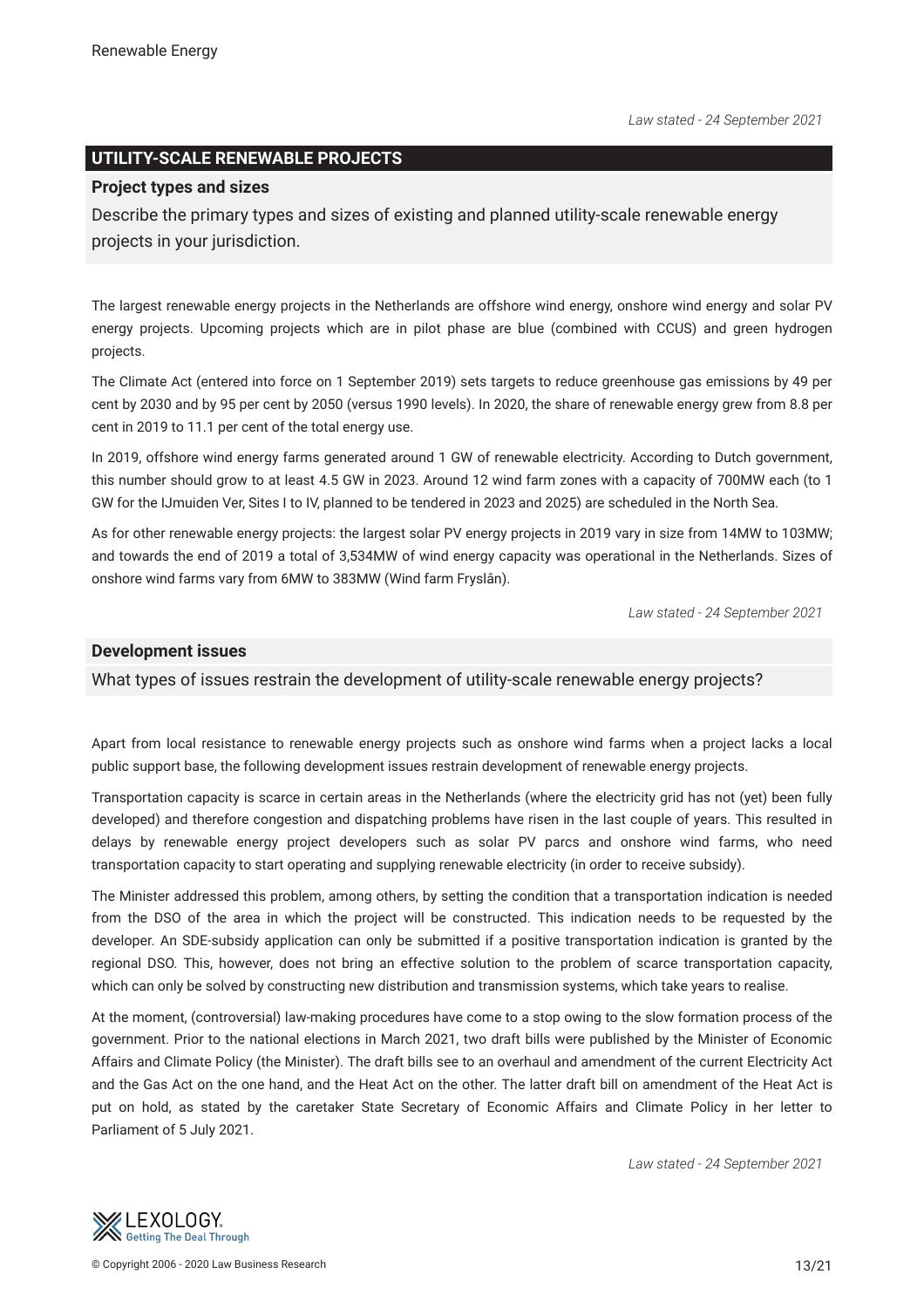# **HYDROPOWER**

# **Primary types of project**

Describe the primary types of hydropower projects that are prevalent.

The Netherlands currently has three medium-sized hydroelectric power plants in operation, based near Dutch rivers such as:

- the Maas: Alphen/Lith (14MW capacity; owned and operated by Vattenfall) and Linne (11.5MW capacity; currently owned and operated by RWE); and
- the Nederrijn river: Maurik/Amerongen (with a 10 MW capacity; currently owned and operated by Vattenfall).

As mentioned, these hydroelectric power plants are located near the large Dutch rivers. The power plants generate electricity via conventional hydropower (via dam or barrages). There are also smaller hydroelectric power plants, mostly of the waterwheels type.

With only 0.08 per cent out of the 11.1 per cent consumption of renewable energy in the Netherlands in 2020, hydropower plays a minor role in the renewable energy mix in the Netherlands.

*Law stated - 24 September 2021*

# What legal considerations are relevant for hydroelectric generation in your jurisdiction?

To construct and operate a hydropower plant, a water permit is required from the Minister of Infrastructure and Water Management (the Minister). The water permit is issued by the Minister, subject to conditions.

In a judgment from the Administrative Jurisdiction Division of the Council of State (the Administrative Jurisdiction Division) of 9 December 2020, RWE and Vattenfall , owners of the hydropower plants which are currently operational, lodged an appeal against the Minister's decision to grant the water permits for a specifed period. The limitation of the validity period of the water permit was related to a 10 per cent limit of fsh mortality. Both Vattenfall and RWE contended that the condition of limiting the validity period of the water permit (which is based on fsh mortality of more than 10 per cent) is unnecessary and unreasonably onerous. The Administrative Jurisdiction Division ruled that briefy put – the 10 per cent limit of fsh mortality is not statutorily determined under the Environmental Management Act. The Minister has wrongly compared the results of fsh mortality in relation to the 10 per cent limit resulting in wrongly setting the conditions and the limited validity period of the water permits. The Minister is ordered to review the conditions and to issue new water permits.

*Law stated - 24 September 2021*

# **DISTRIBUTED GENERATION**

#### **Prevalence**

Describe the prevalence of on-site, distributed generation projects.

In the Netherlands, two kinds of onsite distributed generation projects can be distinguished. The frst is the 'direct line'; this is either a connection between an electricity generator or producer and an offtaker or offtakers, not connected to a transmission or distribution system, or a connection between an electricity generator or producer and an offtaker or offtakers with of these parties connected to a transmission or distribution system.

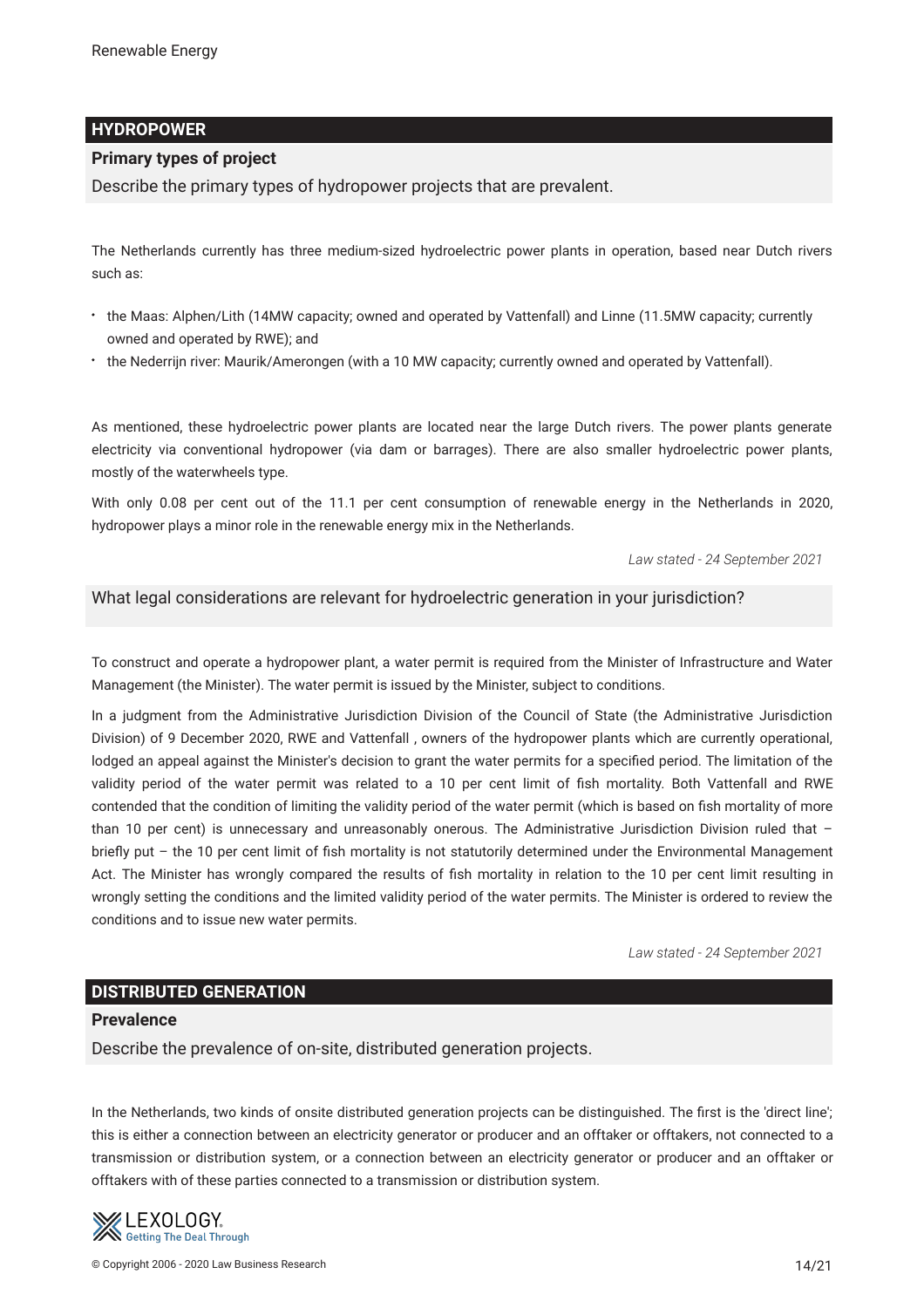The closed distribution system (CDS) is another form of onsite distribution generation. A CDS is a distribution system for which the requirement of appointing a system operator is exempted. Defnitions of both the direct line and the CDS in the Electricity Act follow from EU regulations (ie, the preceding directives and the EU Directive (EU) 2019/944 of the European Parliament and of the Council of 5 June 2019 on common rules for the internal market for electricity and amending Directive 2012/27/EU).

The producer or generator that operates a direct line and supplies electricity to the offtaker does not have statutory (regulatory) obligations other than a notifcation obligation with the Authority for Consumer & Markets (ACM). The notifcation consists only of stating the producer's or generator's name and address, a general description of the direct line and an indication of where the direct line is located. A signifcant change compared to the original notifcation needs to be notifed as soon as possible. The ACM keeps a notifcation register on its website. In 2020, four direct lines were notifed, all of which are solar PV energy projects.

Next to the technical differences between a direct line and a CDS, the procedure of establishing a CDS differs substantially. A private owner of multiple natural gas or electricity systems, not being a distribution system operator (DSO), cannot operate his own gas or electricity system, but is required by law to designate a DSO. However, exceptions are applicable. If that is case, the owner can apply for an exemption to the obligation of designating a DSO. These exceptions are when the gas or electricity system is located in a geographically delineated industrial area, with no more than 500 connections, which do not include household consumers and if safety and reliability of energy supply is sufficiently secured.

*Law stated - 24 September 2021*

#### **Types**

# Describe the primary types of distributed generation projects that are common in your jurisdiction.

The primary types of distributed generation of renewable energy projects common in the Netherlands are onshore wind energy and solar PV energy projects. Other types of renewable energy projects are heat supply through aquathermia (such as thermal energy from surface water, drinking water and waste water). Upcoming projects which are in pilot phase are blue (combined with CCUS) and green hydrogen projects.

Distributed generation projects can be either a 'direct line'; as a connection between an electricity generator or producer and an offtaker or offtakers, not connected to a transmission or distribution system, or a connection between an electricity generator or producer; and an offtaker or offtakers with these parties connected to a transmission or distribution system; or a 'closed distribution system' (CDS). A CDS is a distribution system for which the requirement of appointing a system operator is exempted. Agreements on offtake of heat or energy are governed by contract law.

Solar PV projects can be third party owned and mounted on rooftops of logistics centres or other large industrial buildings or ground mounted. Ownership of the solar PV panels by the panel supplier or solar PV project developer is guaranteed by creating rights of superfcies (notarial deed) or (under conditions) through rental agreements.

*Law stated - 24 September 2021*

# **Regulation**

Have any legislative or regulatory efforts been undertaken to promote the development of microgrids? What are the most signifcant legal obstacles to the development of microgrids?

Microgrids are not very common in the Netherlands. Dutch transmission and distribution system operators are statutorily obligated to connect anyone who requests a connection to the grid. Microgrids without a connection to the transmission or distribution grid are not very common.

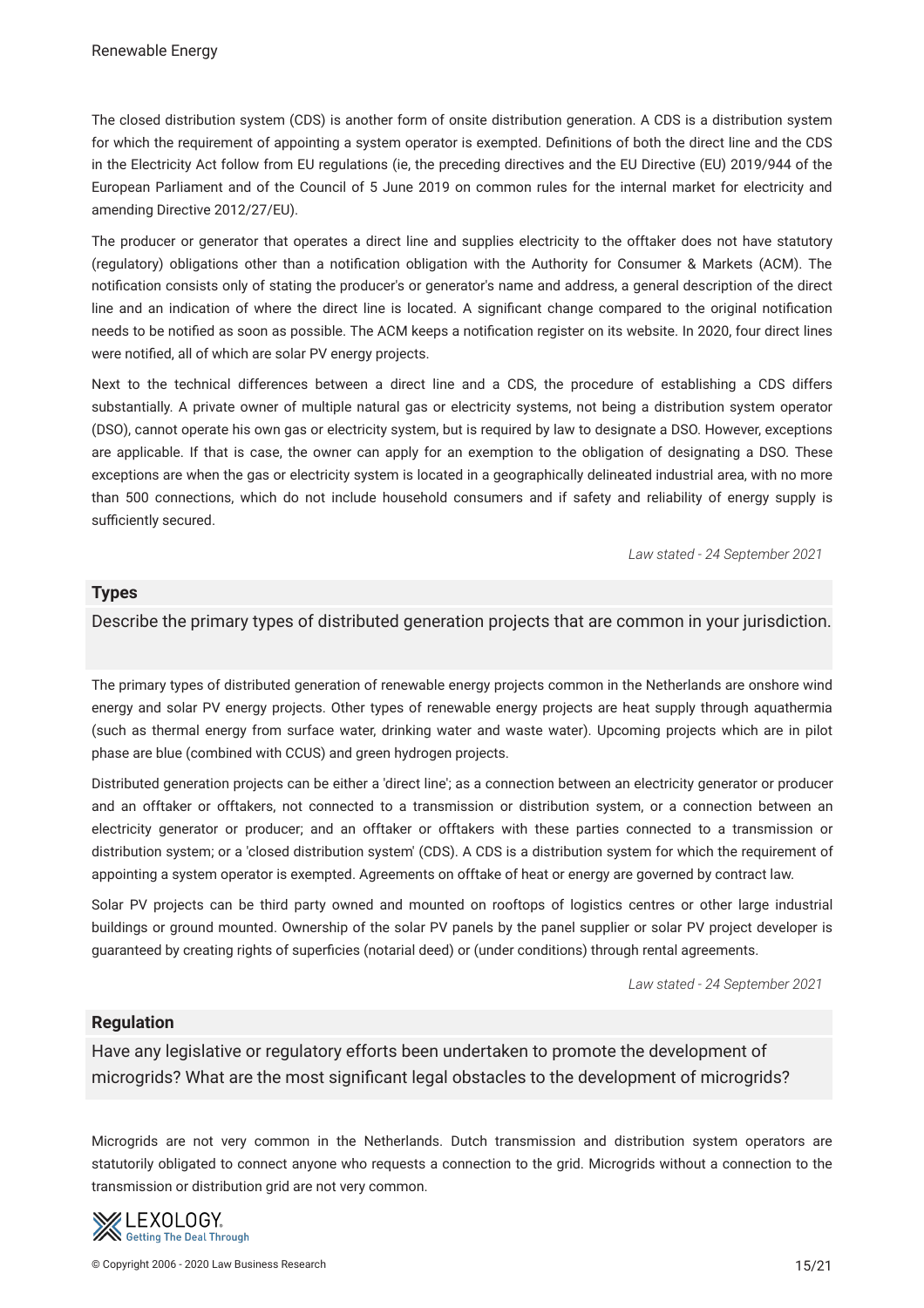However, microgrids which are an on-site, distributed generation project through a 'closed distribution system' (CDS) exist in the Netherlands. A CDS is a distribution system for which the requirement of appointing a system operator is exempted, when certain conditions are met. Agreements between parties are governed by private law.

If energy storage is part of a microgrid, then a signifcant obstacle to the development of microgrids is the 'double taxation' of electricity in relation to energy storage. At the time of writing, the supply of (renewable) electricity to an energy storage operator is levied via the Energy Tax. Under certain circumstances, not only the supply of (renewable) electricity is taxed but also the consumption of the supplied electricity. This mostly regards energy storage via a largescale consumer connection. The caretaker State Secretary of Finance intends to resolve this bottleneck per 1 January 2022, as stated in his letter to Parliament of 20 April 2021.

*Law stated - 24 September 2021*

# **Other considerations**

What additional legal considerations are relevant for distributed generation?

Supply of electricity to household consumers is regulated. If a microgrid energy supplier intends to supply to this group of consumers, a supply permit needs to be obtained by the ACM. However, there are exceptions to the permit obligation.

*Law stated - 24 September 2021*

# **ENERGY STORAGE**

#### **Framework**

What storage technologies are used and what legal framework is generally applicable to them?

Currently, large-scale energy storage in the Netherlands mostly sees to storage of natural gas and CO2. Experiments are currently underway with regard to storage of (renewable) electricity. There are pilot projects to convert renewable electricity to hydrogen, which can be stored in the natural gas buffer Zuidwending (project Hystock). The pilot project of Nuon Magnum plant to convert natural gas (to start with) to hydrogen in combination with CCUS is another energy storage project related to hydrogen. Depleted salt caverns will be made ready as a facility to store CO2 or hydrogen.

*Law stated - 24 September 2021*

#### **Development**

Are there any signifcant hurdles to the development of energy storage projects?

At the time of writing, there are no regulations on electricity storage. European legislation stipulate that transmission and distribution system operators are not allowed (or only under certain conditions) to own, develop or operate energy storage facilities.

A major hurdle to stimulate and develop renewable energy storage is the problem of the double taxation with regard to the Energy Tax as well as the tariff structure for passing on net tariffs for electricity. The caretaker State Secretary of Finance intends to remove the double taxation-bottleneck per 1 January 2022, as stated in his letter to Parliament of 20 April 2021.

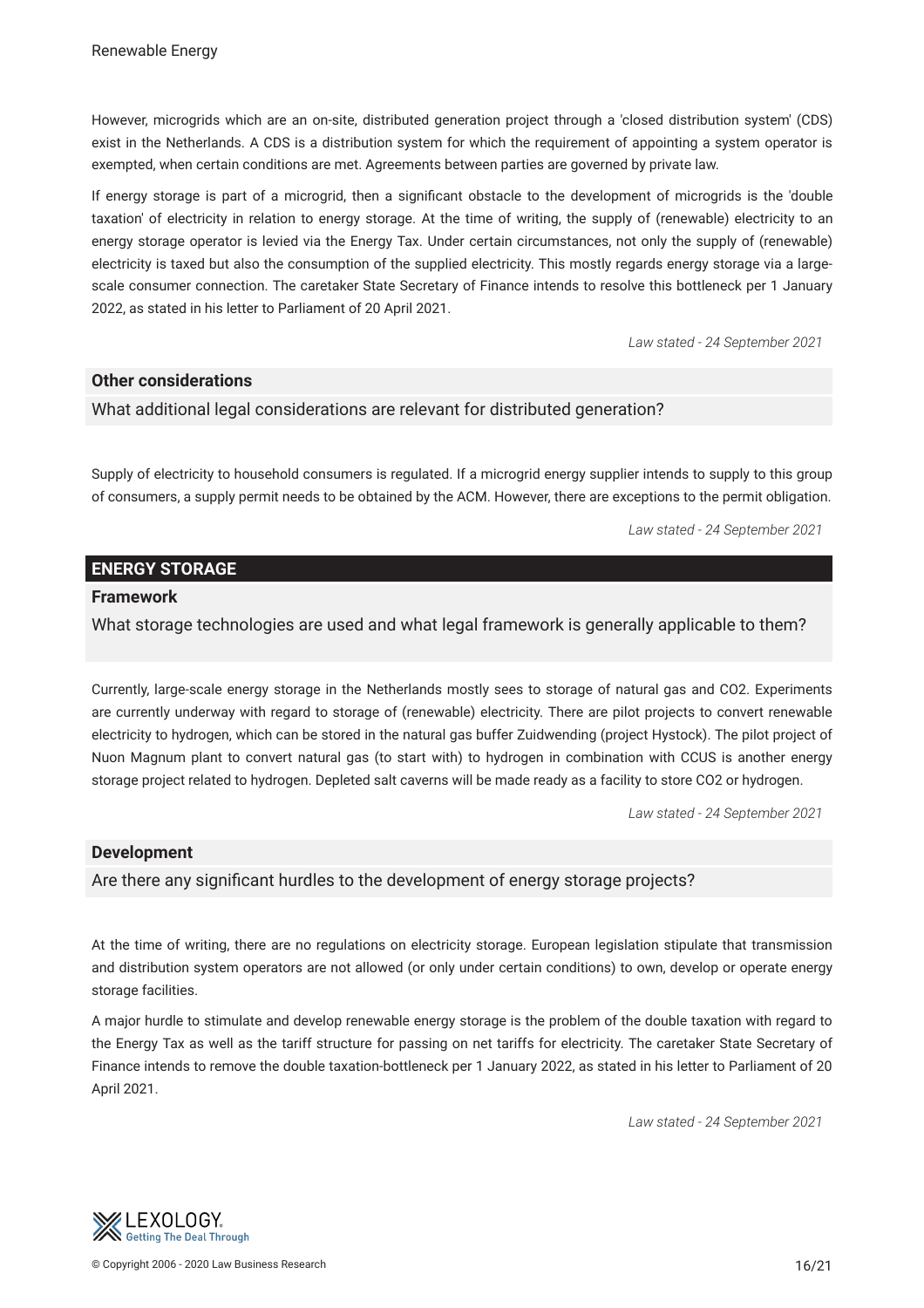# **FOREIGN INVESTMENT**

## **Ownership restrictions**

May foreign investors invest in renewable energy projects? Are there restrictions on foreign ownership relevant to renewable energy projects?

The Electricity Act 1998 (and the Gas Act) provide for a mandatory 'ownership unbundling' of system operation activities versus production and supply activities. As a result, system operators may not form or be part of a company group that includes generation or production, trade, or supply of electricity or gas.

Dutch TSOs and DSOs are state-owned: their shares are (directly or indirectly) held by the state, provinces and municipalities respectively. These strict requirements are not applicable to energy supply companies as the energy supply market in the Netherlands is fully liberalised. The largest energy suppliers to small-scale end-users are held by foreign entities. For example, in March 2020, Eneco, owned by 44 Dutch municipalities, was sold to Mitsubishi Corporation (80 per cent) and Chubu Electric Power (20 per cent).

*Law stated - 24 September 2021*

# **Equipment restrictions**

What restrictions are in place with respect to the import of foreign manufactured equipment?

Currently, there are no restrictions that specifcally pertain to energy equipment. General import rules and regulations apply.

*Law stated - 24 September 2021*

# **PROJECTS**

#### **General government authorisation**

What government authorisations must investors or owners obtain prior to constructing or directly or indirectly transferring or acquiring a renewable energy project?

With regard to the construction or expansion of (1) a wind farm with a capacity of at least a 100MW size, or (2) a production installation other than a wind farm with a capacity of at least a 50MW size, or (3) a production installation that does not generate renewable electricity, with a capacity of at least a 500MW size, a special administrative coordination procedure is applicable. The project developer (producer) is obligated to notify (in writing) plans to construct or expand a production installation as soon as possible to the Minister of Economic Affairs and Climate Policy. This administrative coordination procedure entails the coordination of all required environmental and building permits. After notifcation, the Minister will assess whether an administrative coordination procedure needs to be applied.

Next to this, a change of control (as referred to in article 26 of the Competition Act) with regard to large-scale (renewable) energy production installations should by notifed to the Minister at least four months prior to closing of the intended transaction. The Minister can prohibit or attach conditions to the transaction for reasons of safeguarding public safety or security of supply.

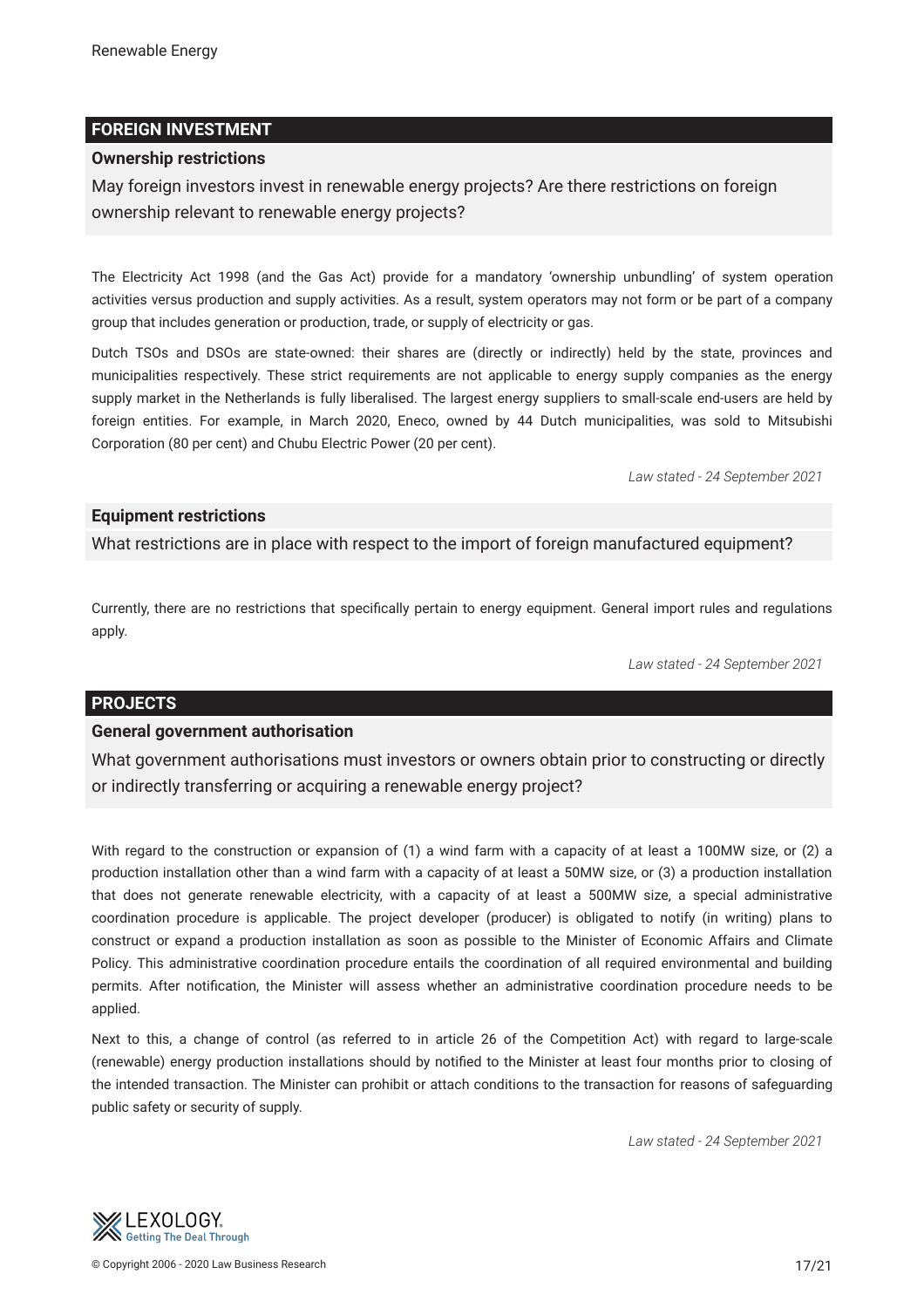# **Offtake arrangements**

What type of offtake arrangements are available and typically used for utility-scale renewables projects?

Depending on the renewable energy source, offtake arrangements such as power purchase agreements (in any form) are typically used in the Netherlands. With regard to heat, specifc heat supply agreements are used. These arrangements are governed by Dutch contract law.

*Law stated - 24 September 2021*

#### **Procurement of offtaker agreements**

How are long-term power purchase agreements procured by the offtakers in your jurisdiction? Are they the subject of feed-in tariffs, the subject of multi-project competitive tenders, or are they typically developed through the submission of unsolicited tenders?

Long-term power purchase agreements are usually arranged between private parties and are therefore governed by private (general) contract law.

*Law stated - 24 September 2021*

# **Operational authorisation**

What government authorisations are required to operate a renewable energy project and sell electricity from renewable energy projects?

Government authorisations are required when it concerns the environmental aspects of the construction of a renewable project, the application of the Stimulation of Sustainable Energy-subsidy (SDE++). However, no government authorisations are required to sell electricity from renewable energy projects, except for the rule that a permit is required to supply electricity to consumers.

*Law stated - 24 September 2021*

#### **Decommissioning**

Are there legal requirements for the decommissioning of renewable energy projects? Must these requirements be funded by a sinking fund or through other credit enhancements during the operational phase of a renewable energy project?

Decommissioning of renewable energy projects is governed by environmental law. When obtaining the specifc permits, the corresponding conditions entail, among others, the set-up of a decommissioning plan, the required timeline in which decommissioning should be completed and arranging funds (ie, providing a bank guarantee).

*Law stated - 24 September 2021*

#### **TRANSACTION STRUCTURES**

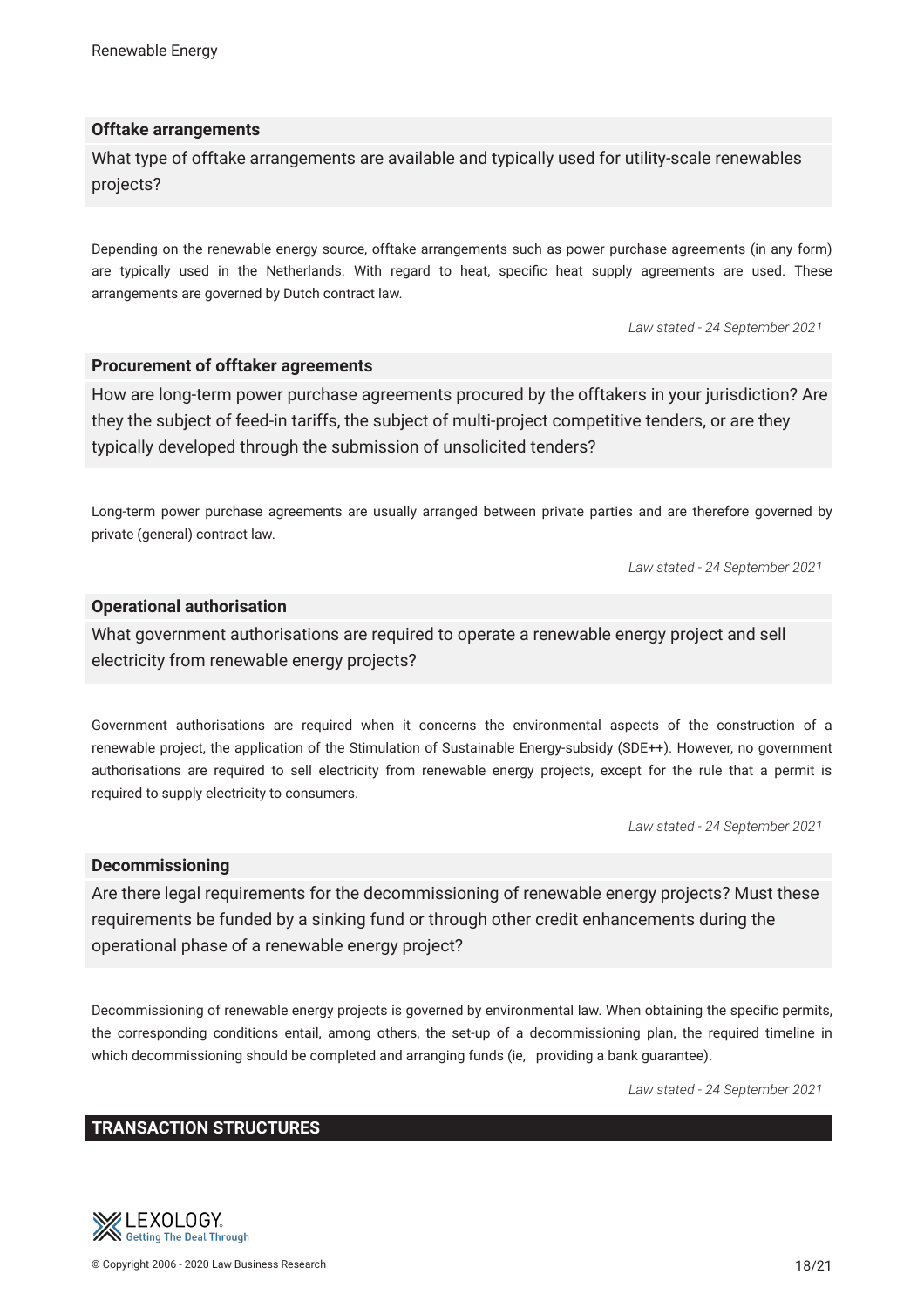# **Construction fnancing**

What are the primary structures for fnancing the construction of renewable energy projects in your jurisdiction?

Many renewable energy projects can beneft from state subsidies. That being the case, they usually provide for a solid and predictable cash fow. That makes them suitable for non-recourse or limited-recourse project fnancing. Renewable energy projects that use tested technology can beneft from debt fnancing already in the construction stage. In addition to debt fnancing, Dutch and foreign investors are active in the Dutch market that provide for equity funding. The most common model is a combination of equity investment and project fnancing, also during the development phase.

*Law stated - 24 September 2021*

# **Operational fnancing**

What are the primary structures for fnancing operating renewable energy projects in your jurisdiction?

In general, the fnancing structures during the operating phase are similar to those in the construction phase. Debt fnancing during operating phase can be in the form of non-recourse project fnancing. Debt fnancing during construction phase can provide for limited recourse to project parties to cover construction risks. During the operating phase, the fnancing is typically a mix of long-term project fnancing and equity investment.

*Law stated - 24 September 2021*

#### **UPDATE AND TRENDS**

#### **Recent developments**

Describe any market trends with respect to development, fnancing or operation in the renewables sector or other pertinent matters.

#### Hydrogen

On 30 March 2020, the Minister of Economic Affairs and Climate Policy published a letter to the House of Representatives on the government's hydrogen vision and the role of (carbon-neutral) hydrogen to contribute to a carbon-neutral energy system. Throughout the country, several hydrogen pilot projects are running or in the process of development. Parties such as Nouryon and Gasunie (in combined activities with BioMCN) are project partners in Project DJewels: realisation of a 20MW Electrolyser in Delfzijl); Port of Rotterdam with Project Porthos (which is a development of CCUS infrastructure for blue hydrogen in the Port of Rotterdam, together with Gasunie and EBN) as well as H-Vision (production of blue industrial hydrogen in Rotterdam, together with Air Liquide, BP, Deltalinqs, Gasunie and others); Port of Amsterdam with project Hemweg hub Amsterdam (realisation of a 100MW green hydrogen plant as part of a hub (together with Vattenfall and Metropool Regio Amsterdam)); but also in the north of the Netherlands (Groningen) presenting itself as a 'Hydrogen Valley' with one of the largest hydrogen projects, Heavenn, which focuses on sectoral integration of large-scale production of green hydrogen and hydrogen energy applications. This project researches wide applications of hydrogen as raw material for the industry, but also as an energy carrier for both the industry as well as the built environment and as fuel for the transportation sector (mobility). These projects are mostly based on public-private partnerships between project partners.

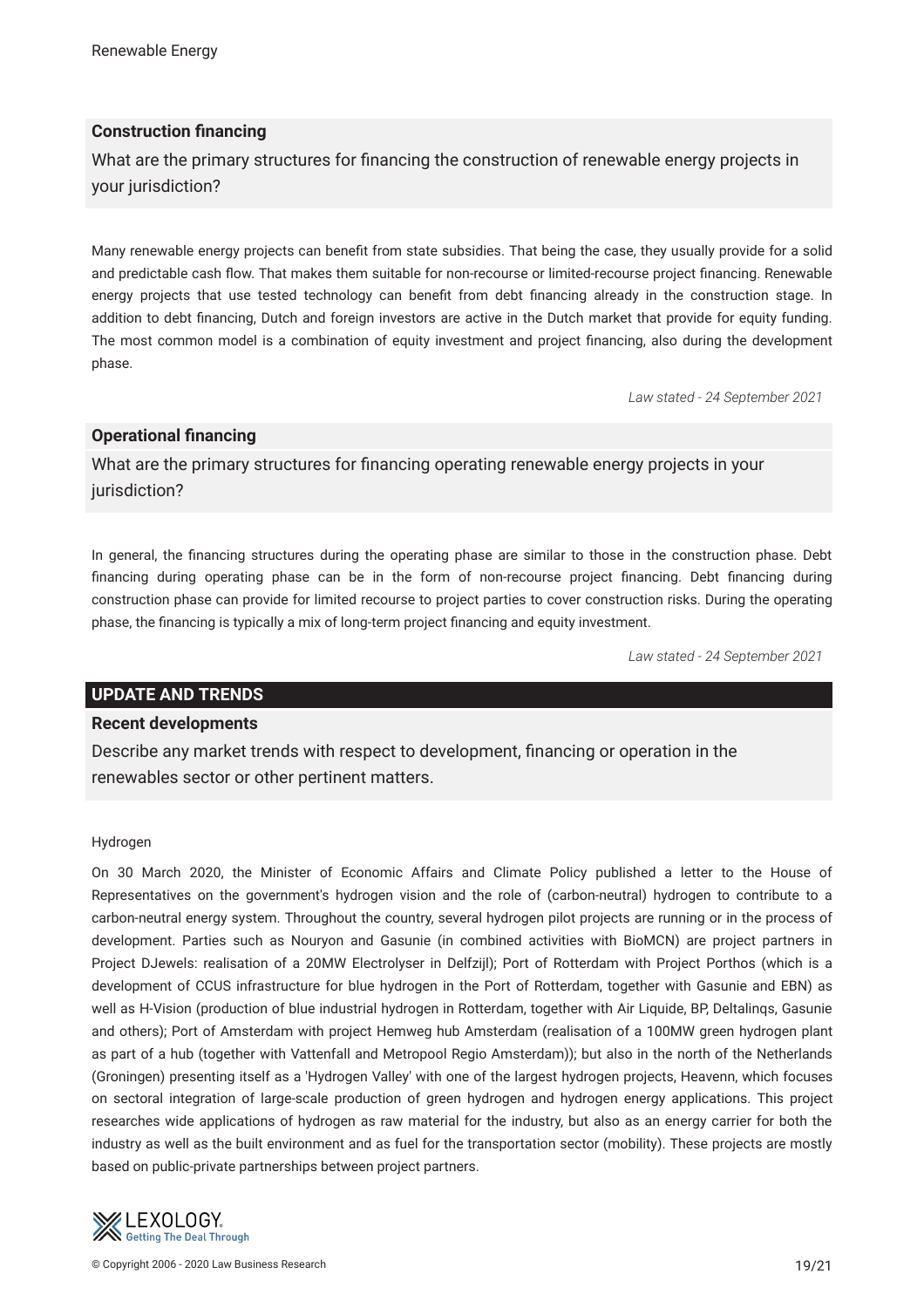#### **Heat**

Heat supply plays a key role in the energy transition in the Netherlands. According to the Heat Monitor 2019 (published on 25 August 2020 by Statistics Netherlands (CBS)), renewable heat contributes to 7 per cent of the total heat supply in the Netherlands and the number is still growing. The six largest (renewable) heat suppliers are Vattenfall, Eneco, Ennatuurlijk, HVC, Westpoort Warmte and Stadsverwarming Purmerend (SVP). The largest district heating areas are located in Amsterdam, Rotterdam, Utrecht and The Hague. In total, a number of 329.000 connections and 20.4 PJ of heat were realised and supplied in 2018.

Large data centres signed a declaration in which they commit themselves to (on request) supply residual heat from data centres free of charge to heat suppliers.

The reason why renewable heat projects are becoming more important is (next to the Paris Agreement obligations) owing to the urgency to fnd alternatives related to the government's policy to phase out production (and therefore the use) of natural Groningen gas in 2030. In a draft bill to amend the Heat Act (which was publicly consulted in the summer 2020), municipalities will be given more powers to stimulate construction, installation and operation of collective heat systems as well as to ensure public interests.

*Law stated - 24 September 2021*

# Describe any notable pending or anticipated legislative proposals.

At the moment, law-making procedures have come to a halt owing to the slow-paced formation process of the government. Prior to the national elections in March 2021, two draft bills were published by the Minister of Economic Affairs and Climate Policy (the Minister). The frst draft bill, presented on 17 December 2020, contains an overhaul of the current energy acts, which will also replace these acts (ie , the Electricity Act, the Gas Act and the Heat Act) (the Energy Bill). The Energy Bill envisages a modern, up-to-date, and comprehensive, as well as future-proof, framework for the electricity and gas market to support energy transition in the Netherlands.

This major overhaul consists of plans to strengthen legislation with regard to future system integration (1st pillar), energy data as necessary and promising 'commodity' for the energy system (2nd pillar), adjusting systems to support the energy transition (3rd pillar), creating more possibilities for market initiatives (4th pillar), more protection for end consumers (5th pillar) and the 6th and fnal pillar will regulate supervision. Finally, the Energy Bill will also implement EU 'Clean Energy Package' legislation. Even though the consultations were closed long before the national elections of 2021 (the draft Energy Bill ended on 11 February 2021), the bill was not submitted by the Minister to the House of Representatives.

The second draft bill, which was published on 22 June 2020, sees to an overhaul of the current Heat Act to: stimulate development of collective heat systems by introducing new (market regulation) rules; provide more transparency in tariffs and pricing; extend requirements regarding security of supply; and ensure sustainability.

On 5 July 2021, the caretaker State Secretary of Economic Affairs and Climate Policy announced in her letter to Parliament that she will not send the draft Bill on collective heat supply to the Council of State for its legislative advice, which means that the legislative process to amend the Heat Act is put on hold. The reason for this is the lack of support by municipalities, water boards and other local government bodies to the current draft bill.

Hydrogen transport, distribution and supply is currently not regulated. The Gas Act stipulates rules and regulations with regard to natural gas. However, on 3 June 2021, the ACM stated in its Signal 2021 (an annual statement in which the ACM signals a gap in legislation and to call for action by the government to either present solutions or modifcations or amendments), the ACM calls upon the government to regulate hydrogen supply to household consumers (for heating purposes), not only in view of consumer protection but also in view of safety and creating a legal basis for current